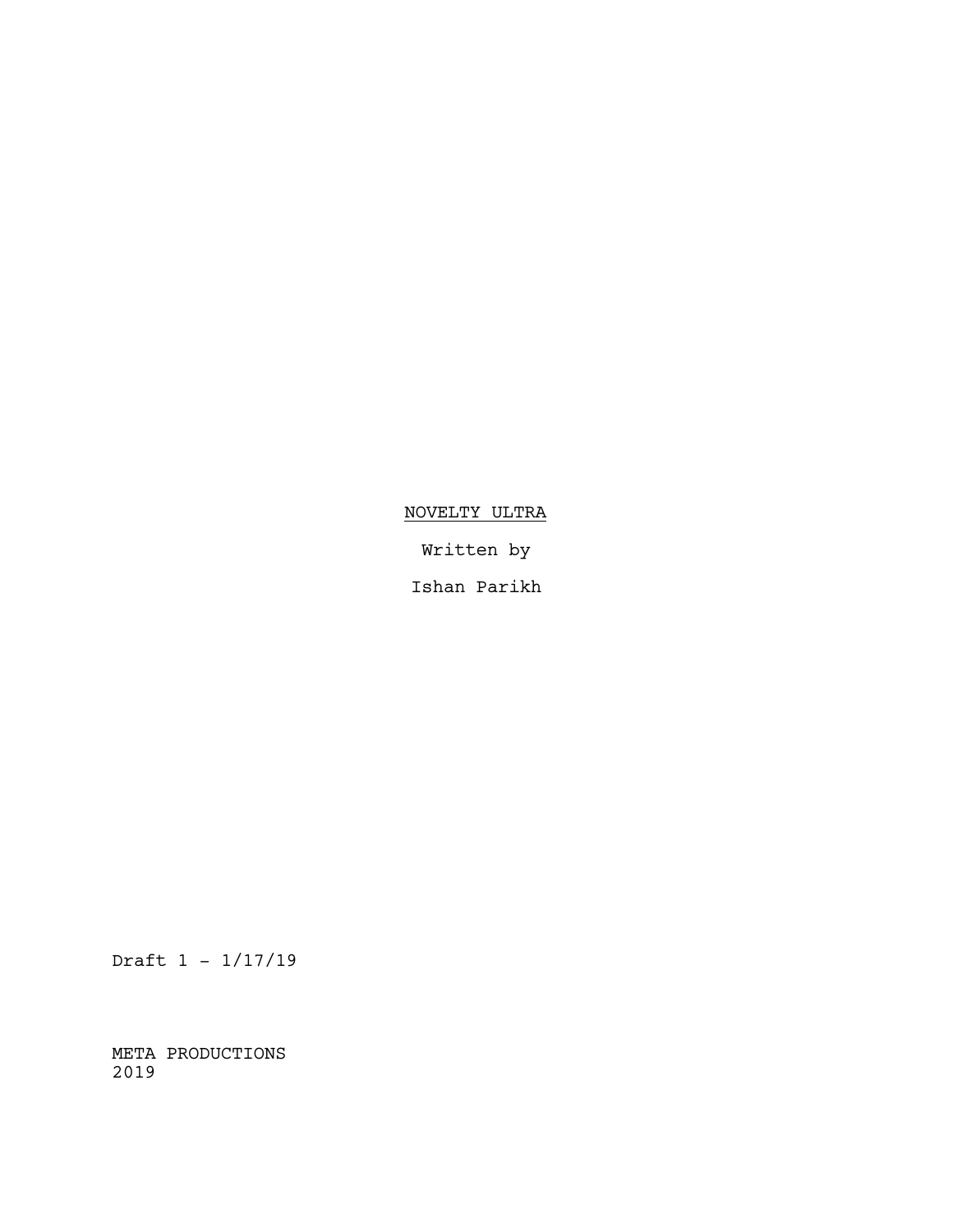## **"NOVELTY ULTRA"**

EXT. BACKYARD - VAL'S HOME - DAY

VAL is in his backyard garden, planting seeds in soil.

CLOSE ON his hands. They spill flower seeds into a small burrow. CUT TO

Soil fills the burrow. CUT TO

VAL waters the newly planted seeds. CUT TO

He waters OTHER BLOOMING FLOWERS.

**TITLE CARD**: NOVELTY ULTRA

INT. LIVING ROOM - VAL'S HOME - DAY

CU. TV SCREEN...

A fight scene from "Transformers: The Last Knight" is playing. We hear loud crashing and explosion noises. PULL BACK to reveal:

VAL and his friend JOE watching. Joe is thoroughly enjoying it while Val watches, disinterested.

> JOE Man this is the best Transformers ever.

VAL. Which one is this... like the eight one?

JOE Fifth. There are only five.

VAL And they're making another one?

JOE Well obviously... they're amazing movies.

Val sighs. He rises to leave.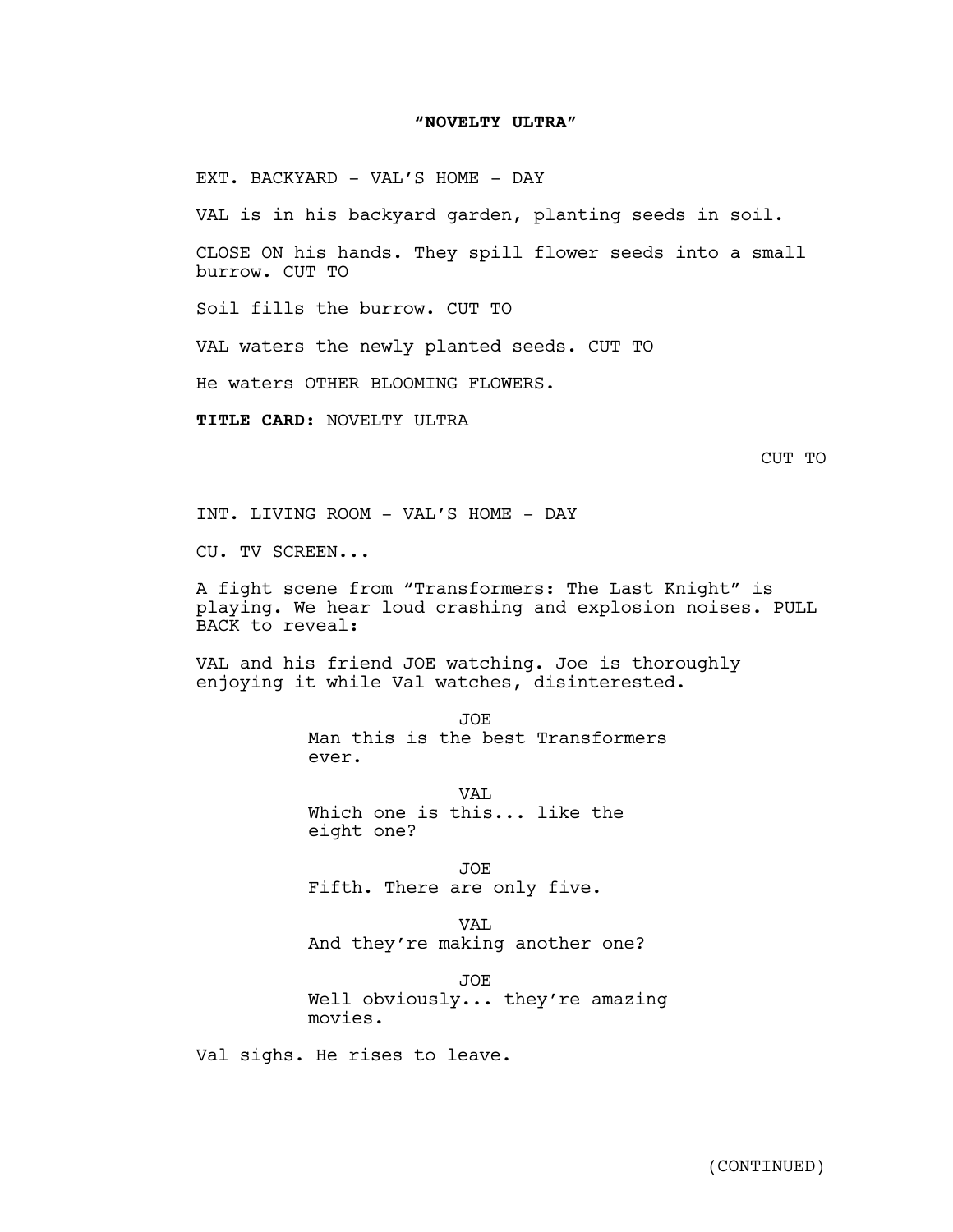VAL Alright. I'm going out.

JOE Where you headed?

VAL

Out. To write.

JOE Oh... you're going to go work on your book.

Val grabs his keys and wallet. Goes for the door --

JOE

Hey Val...

VAL

Yeah..?

JOE I just want you to know man... I think it's really cool what you're doing... you know... writing a book and all.

A beat. It's so random that Val doesn't know how to take it in.

VAL

Cool... thanks.

JOE Cool. That's all <sup>I</sup> wanted to say. Ride on.

Val nods. He leaves.

The scene from where Optimus Prime is fighting Bumblebee is on. Joe suddenly jumps up and starts shouting at the  $TV$   $--$ 

> JOE Come on Optimus!!! Beat up! Beat him!! Arrrrgghh!!! YEAAAAHHHHH!!!! (then,) I LOVE YOU OPTIUMS PRIIIMEE!!!!

> > CUT TO

MONTAGE: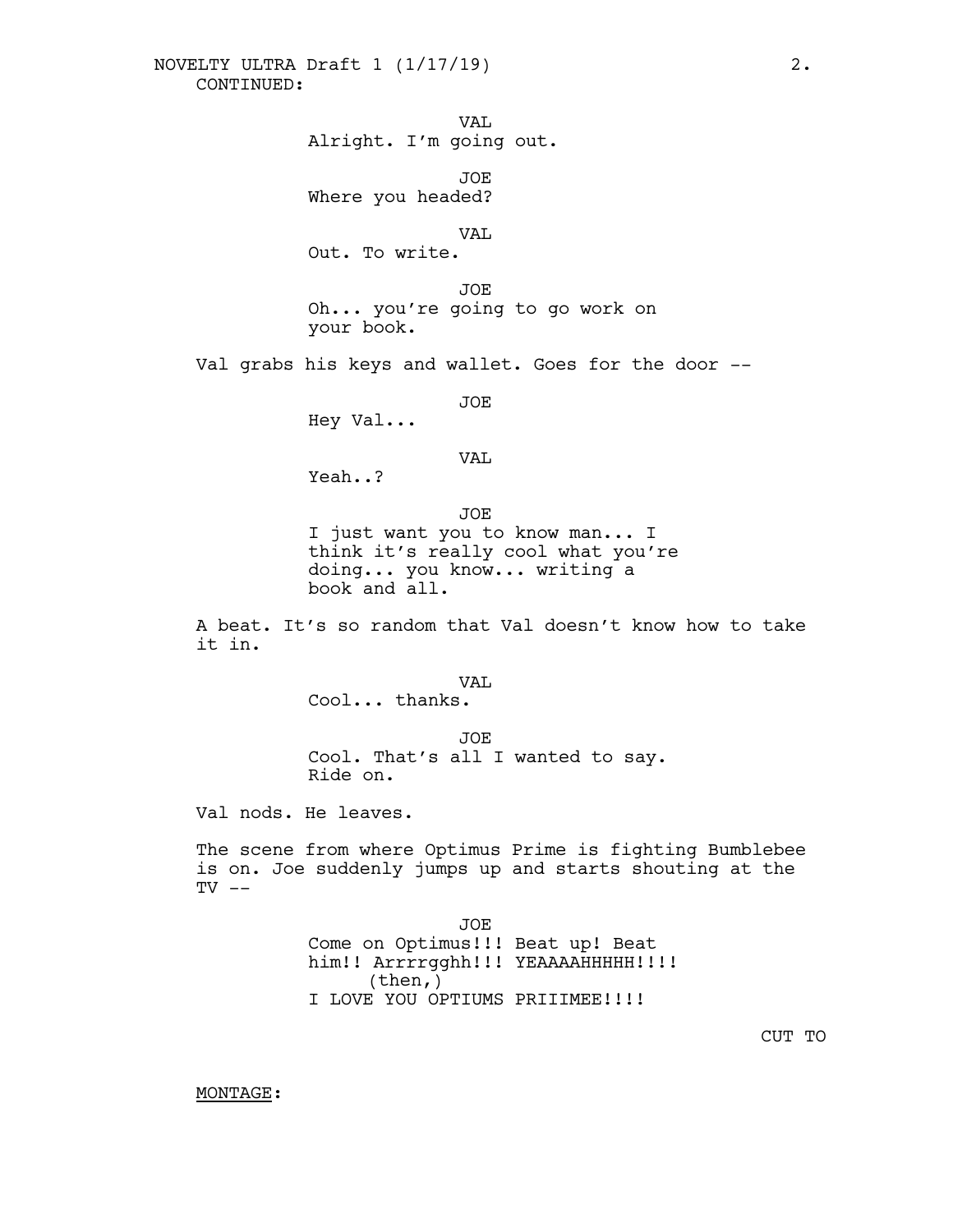INT. VAL'S CAR - MOVING - DAY

VAL drives in his car. He lets the windows down. The wind sways, stirring his hair.

EXT. BAKER WETLANDS - DAY

VAL moves through the wetlands, thinking solitarily.

INT. COFFEE SHOP - DAY

VAL sips a latte. He types away on his laptop.

EXT. PARK - DAY

VAL sits on a bench alone, eating ice cream.

INT. COFFEE SHOP - DAY

VAL looks away from his laptop and onto his phone. He pulls up Instagram. Begins scrolling. And then he sees...

A PHOTO of A GIRL, unknown to us.

Val stares at the photo fondly.

## CUT TO

INT. KITCHEN - VAL'S HOME - DAY

VAL walks into the kitchen. He sees strands of uncooked pasta laying on the counter. A BOILING POT full of green beans. And finally, he turns to...

The other counter to find it covered in APPLES. Neatly lined up in ROWS and COLUMNS.

Val stares at the apples. He then picks one up. He BITES into it. CHEWS for a beat. Then neatly puts it back he got it from.

CUT TO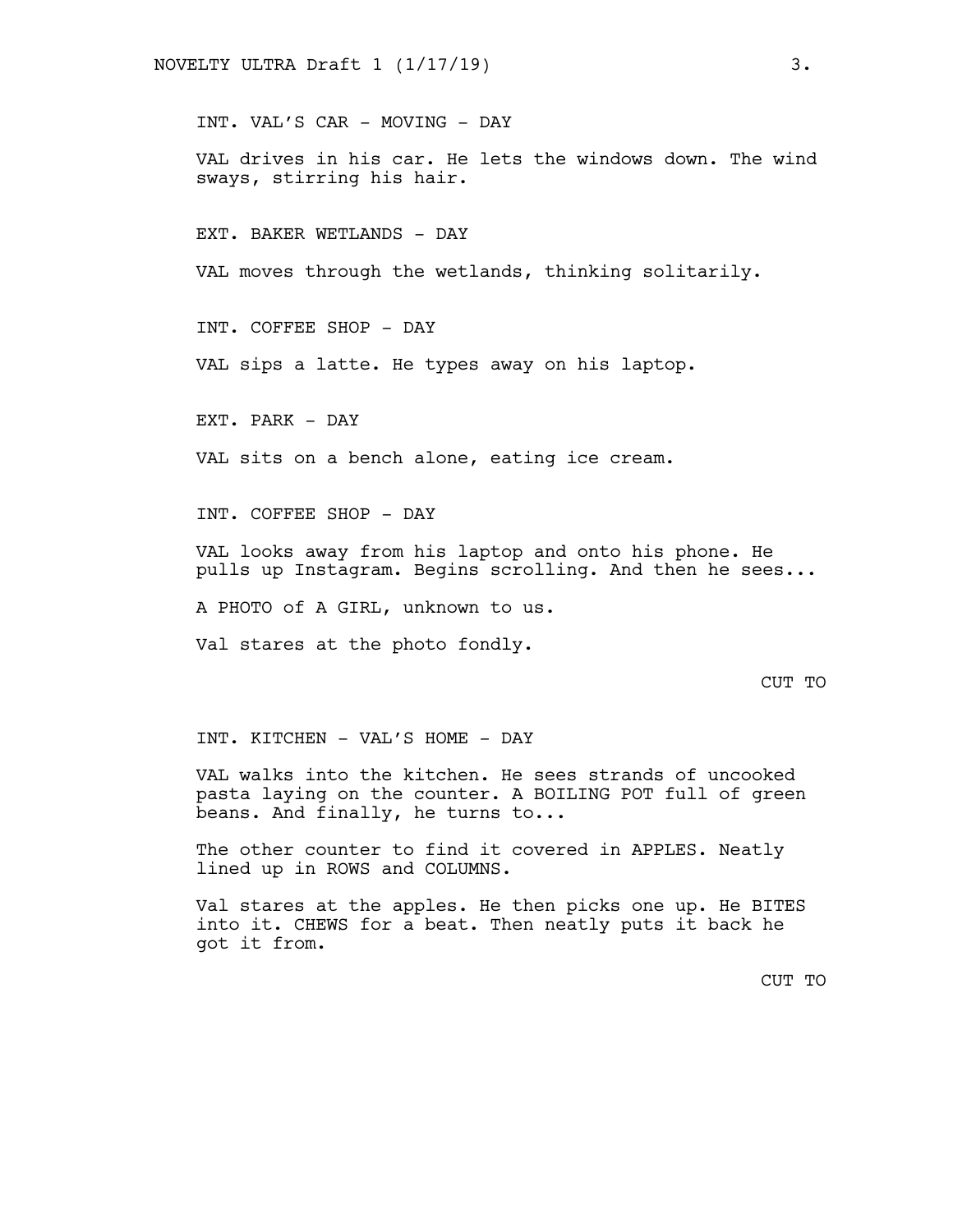EXT. TENNIS COURT - DAY

WE PUSH IN on VAL and his friend PAIGE who are sitting on the court, drinking iced tea out of mason jars. (But they are not playing tennis).

As Val and PAIGE are talking, we PUSH PASSED a MAN sitting in the foreground of our frame, EATING a sandwich while reading a book.

## PAIGE

I didn't want to make it obvious that I was avoiding him so I walk in, get my things -- Like, okay, I'll admit, I could have spent like ten minutes less in there looking for my face wash, but they had these 5.99, buy one-get-onehalf-off body scrubs -- you probably don't -- wait, actually, do you use body scrub?

VAL

I use Axe.

#### **PATGE**

Oh. You should switch over to Dove by the way, Axe is... my exboyfriend got some infection from it one time, I wouldn't trust them.

Val nods.

VAL

Okay. I might.

#### PAIGE

Just -- to be safe, you know. You don't want to take a chance.<br>(then,) Where was I now? Ah, right, the body scrubs. So I got a few of those, and literally I put my hoodie up, make my way to the check out line, and next thing I know, my blind ass can't see that I'm *IN HIS* line --

VAL So this is one of your ex's or..?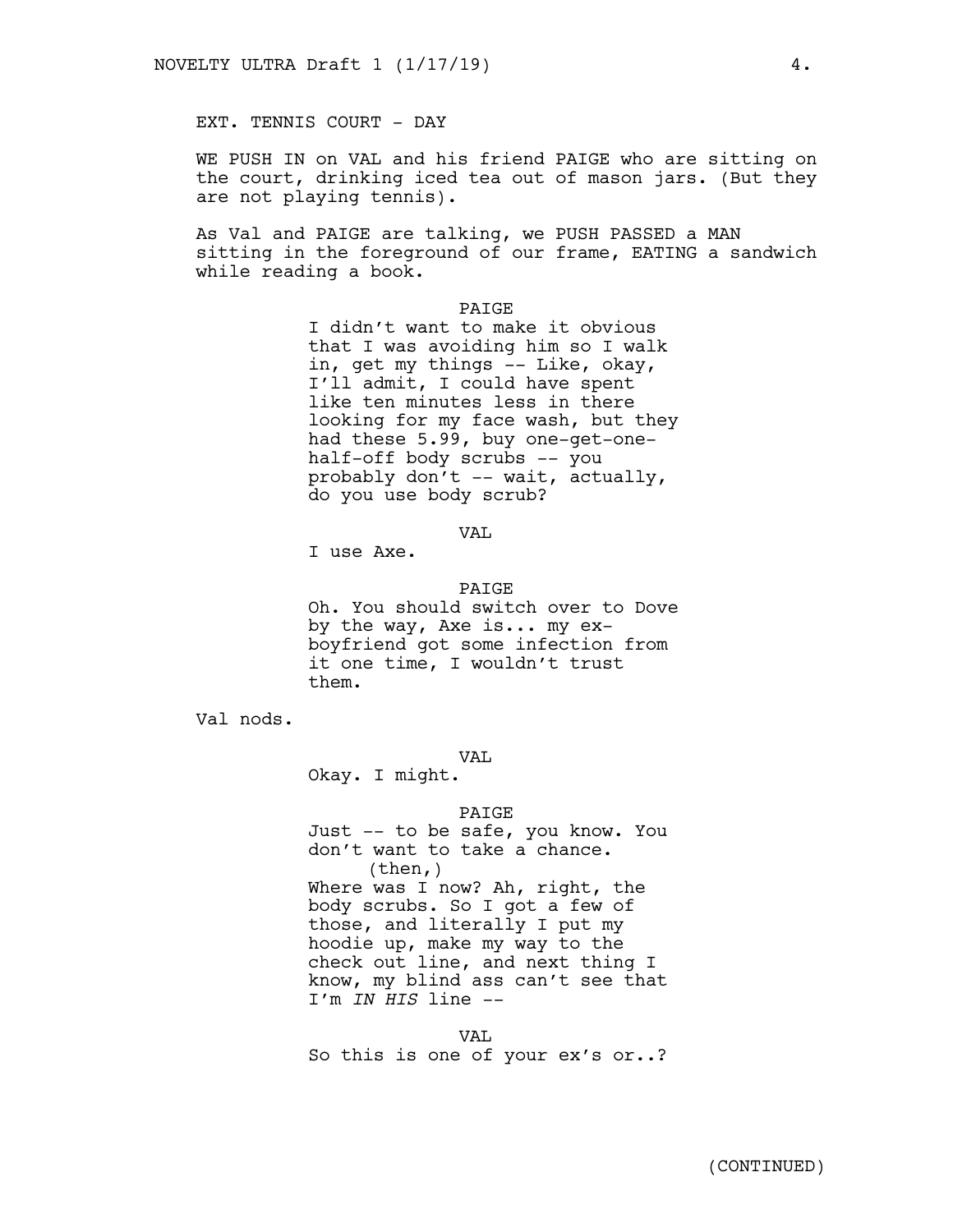PAIGE

No. Just... he's just some guy I hung out with.

VAL

And so did you move lines, or what?

## PAIGE

No. I didn't -- Val, I was stuck - literally if I moved, I knew he would've seen me. So I just had to go to his line and... face him. And I did.

VAL

How was that?

## PAIGE

Awkward. So awkward. He just started out saying "Hey, nice to see you again" and I was like "same, you too" and... okay this is the really embarrassing part. Please don't judge me.

VAL

No promises.

## PAIGE

Val! Seriously!

VAL

What did you do?

Paige smirks.

## PAIGE

I... I asked if they were out of condoms. Which, it didn't occur to me at first, but it's pretty weird because the other night we almost... you know...<br>(then,) Almost, Val, ALMOST. Okay? It didn't go that far, I promise!

VAL

That's a really incredible story, Paige.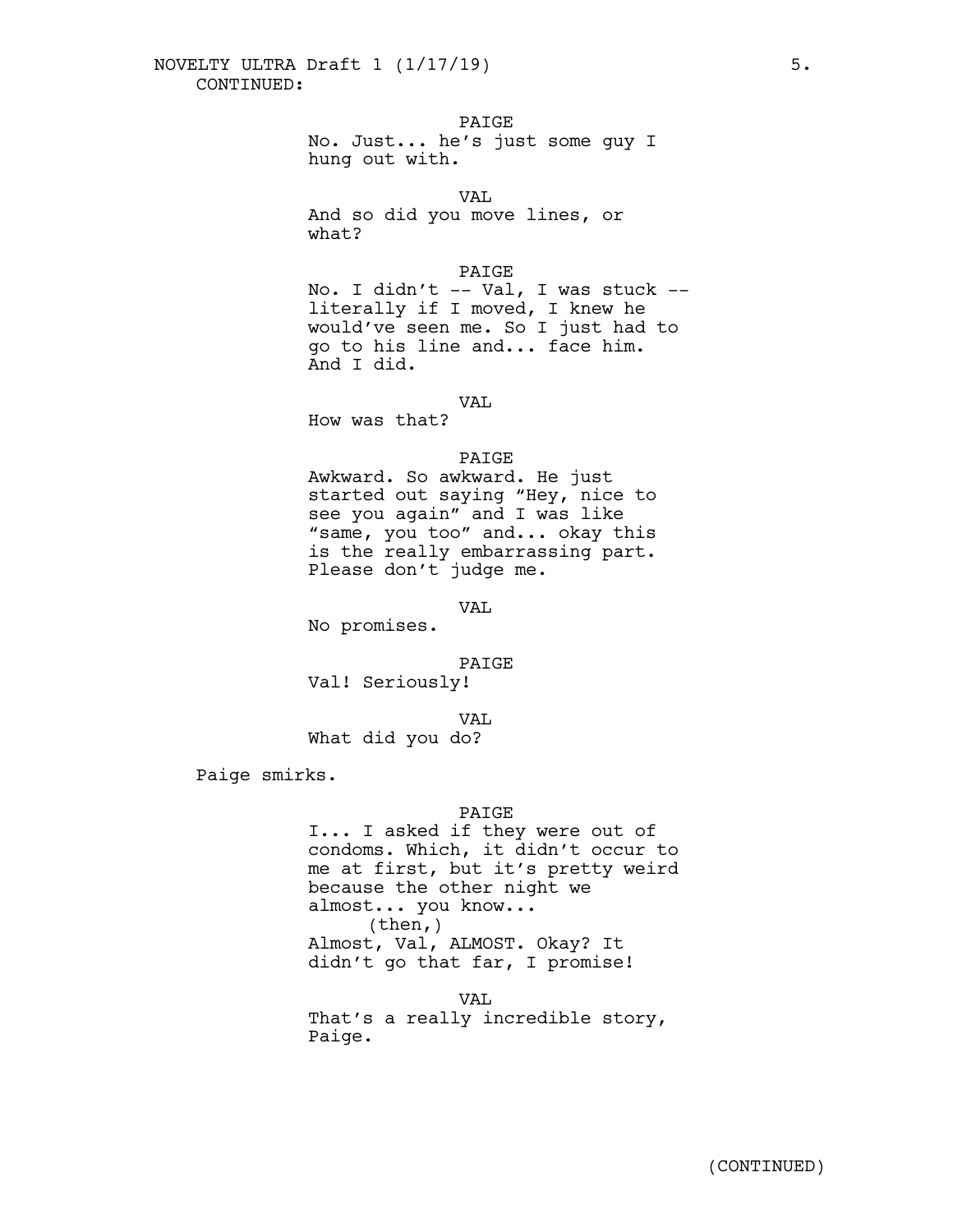## PAIGE

Original, right? I knew you'd love it. I love telling stories people have never imagined of right? It's so refreshing -- so -- so bold -- I mean SO BOLD, like come on.

#### VAL.

You had me the whole time.

## PAIGE

I did. And I didn't even tell you about the fruit cake I bought from there. They had it in the bakery next to the pies -- (then, suddenly,) VAL! Do you want to go eat fruit cake right now?

#### VAL

Ah... I thought we were just drinking these?

#### PAIGE

Well we can finish on the way to my house. What are you even doing today?

VAL

Um, I mean, I have some writing to get done.

#### PAIGE

Oh, right! Aw, I forgot to ask you about your book.

And before Val can respond...

## PAIGE

But that -- you don't *have* to do that today, right? Like not like --<br>right this second.

#### VAL

No. I mean, there's no set time.

## PAIGE

Okay cool. Let's go, then. Come on.

Paige gets up. Val is a bit overwhelmed.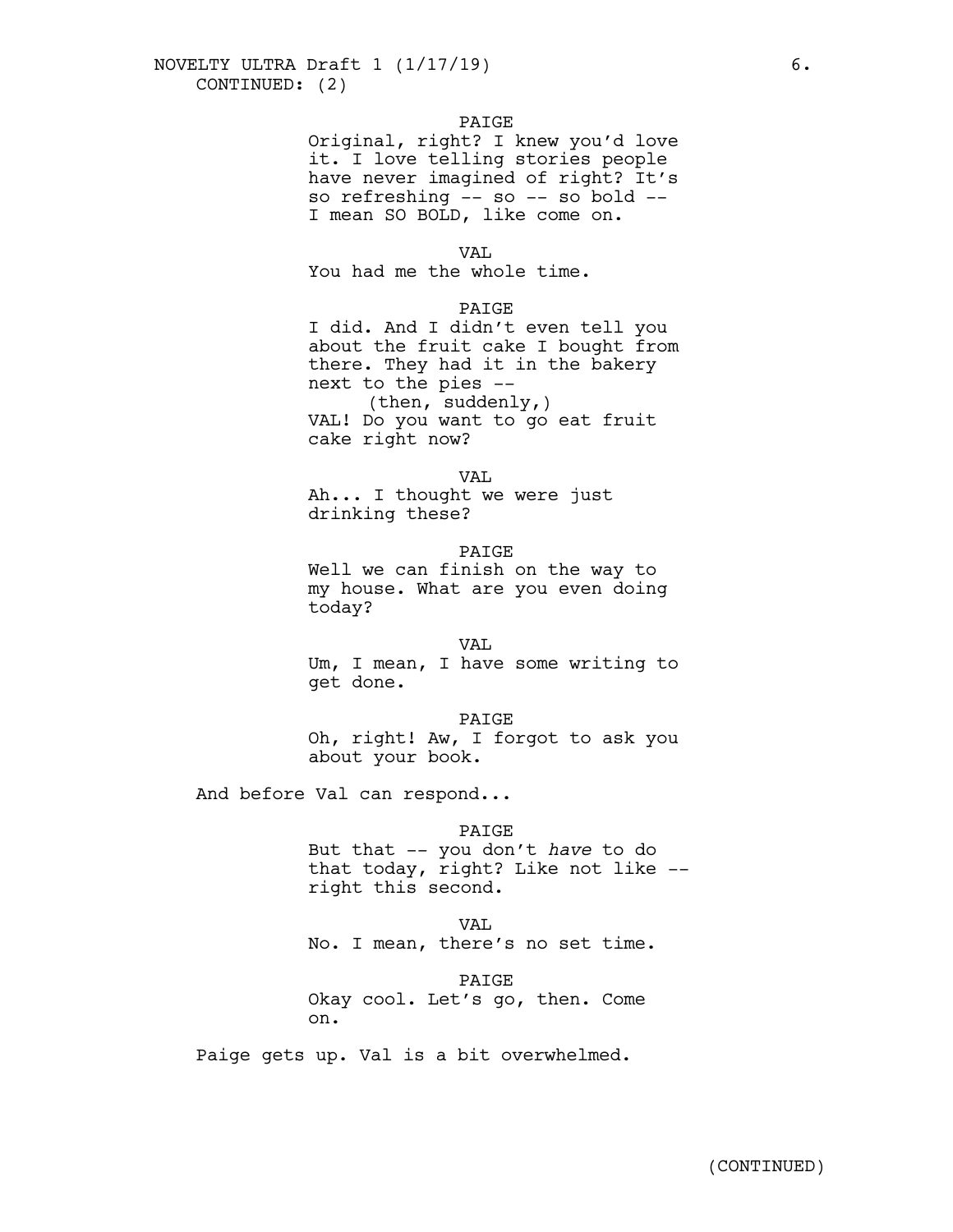## PAIGE

Come on Val.

Val rises to join Paige. She begins to walk ahead and keep talking.

#### PAIGE

Oh, I can also show you my sweaters that I bought for my dog. One of them is blue, it is so cute! Like, I found one at Marshals, and I told myself, he only needs one, don't overdo it. But the one at the mall was SO CUTE! Like, I just couldn't help myself.

As Paige talks, Val turns over his shoulder and glimpses THE MAN with the sandwich and book. He then turns back and follows Paige.

INT. BEDROOM - VAL'S HOME - DAY

VAL is writing on his laptop. He then stops. Takes his glasses off. Lays back in his chair. He then RUBS his eyes.

INT. BATHROOM - VAL'S HOME - DAY

VAL enters. Stares at himself in the mirror for a beat.

CUT TO

VAL starts the shower. WARM WATER, turning HOT, pours out. Val wets a towel and lets it soak in the water.

## CUT TO

VAL removes his shirt. He WRAPS the hot towel around his head and COVERS himself in it. WIDEN to see --

Val sitting upright on the toilet with his head SHEATHED in the towel

CUT TO

EXT. NEIGHBORHOOD STREETS - DAY

VAL'S CAR pulls up on the street. Ahead of him, on the front lawn, he sees: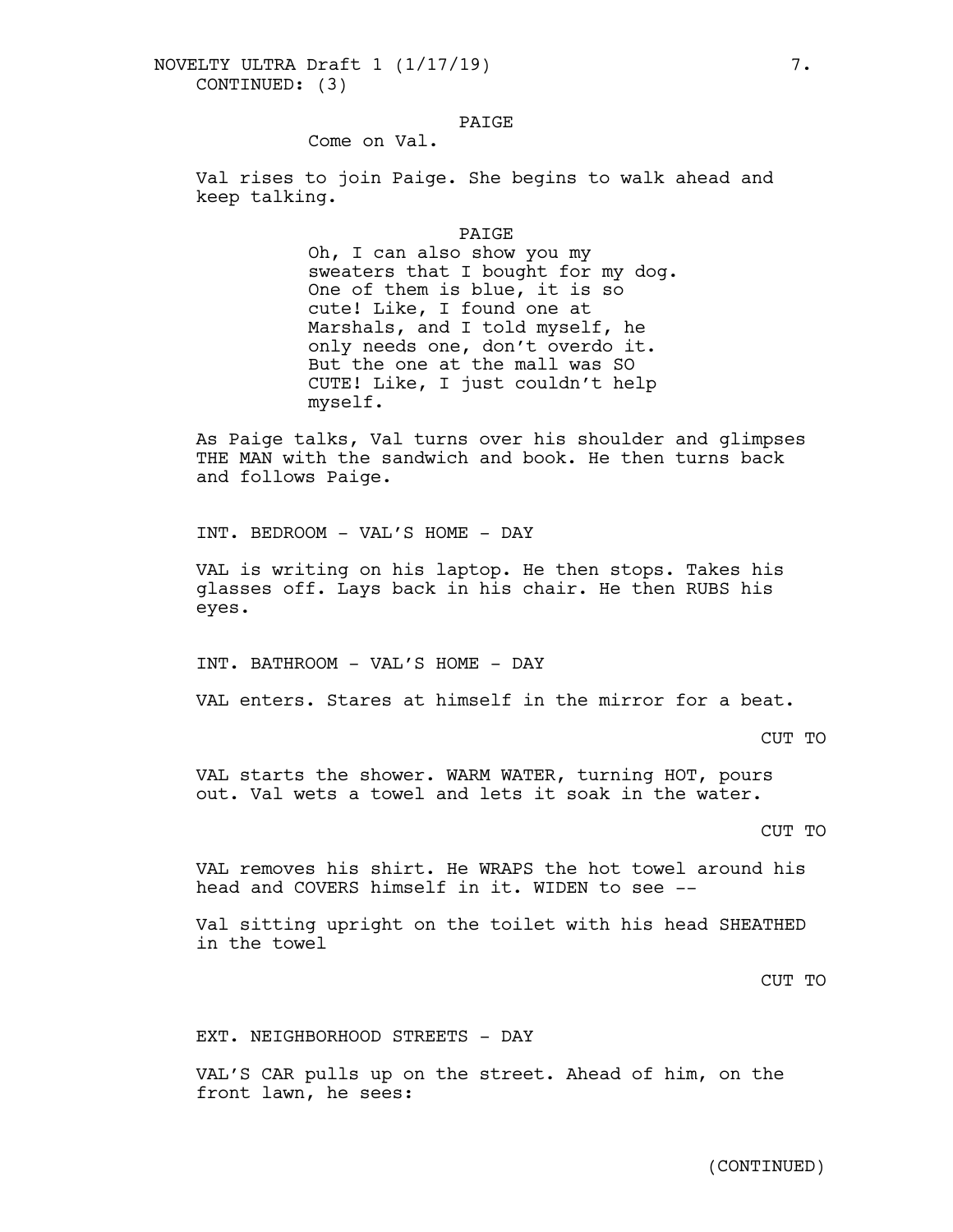CONTINUED: NOVELTY ULTRA Draft 1 (1/17/19) 8.

A GIRL is ferociously practicing COMBAT MOVES while wielding a knife.

He exits and looks to A HOUSE. CUT TO

VAL makes his way to the door. He KNOCKS. No one answers. He knocks again. Nothing again. Then...

> GIRL (O.S.) It's open, dude.

Val turns to the girl.

VAL

Huh?

GIRL It's open. You can let yourself in.

Val turns back to the door. He pushes on the door handle. The door opens. He turns back to the girl --

VAL.

Thanks.

The girl is already too busy with her moves. She doesn't respond. Val goes in.

INT. DAXTON'S HOUSE - DAY

VAL enters the house, trying to find someone.

He finds A LARGE STUFFED MONKEY sitting on the couch.

A GUY is listening to ZEN MUSIC (the kind you can find an hour's worth of on YouTube), and is meditating to it.

Val turns to see TWO OTHER GUYS playing checkers.

Val moves along to...

THE KITCHEN...

He enters to find ANOTHER MAN at the counter. Cutting a papaya.

> MAN Hey man, can I help you with something?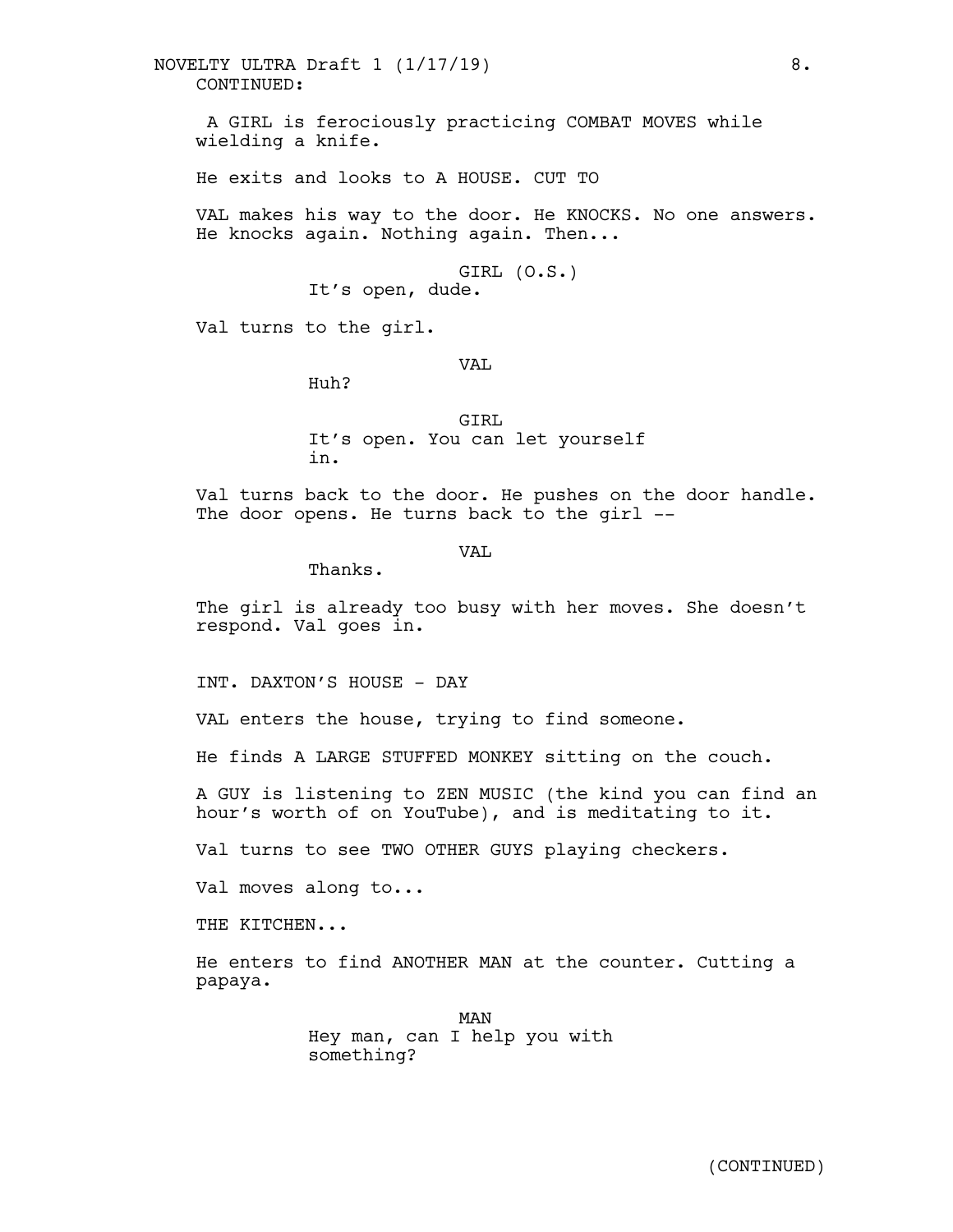VAL

Ah... yeah, I'm Val. I'm looking for Daxton. He and I were going to hang out.

MAN Oh. Okay. Let me get him for you.

The Man heads over to a flip phone. He dials a number. It rings. Then...

> MAN Hey Dax... hey, there's a Val downstairs looking for you. (then,) Okay. Okay, I'll tell him you're coming.

The Man gets off the phone. He turns to Val...

MAN He's coming. You can hang out here or in the yard.

VAL Alright. Cool. Thanks.

MAN Mhm. Did you want any papayas?

VAL Ah... no. I'm good. Thanks, though.

CUT TO

EXT. FRONT YARD - DAXTON'S HOUSE - DAY

VAL and his friend DAXTON are on their way out. They pass the GIRL with the knife.

> VAL I'm not -- I don't know -- I guess I'm not about that. See -- when you consume something, it should be -- it should make you feel something. Why else would you be taking it in?

Daxton looks impressed by Val's words. The two arrive at Val's car...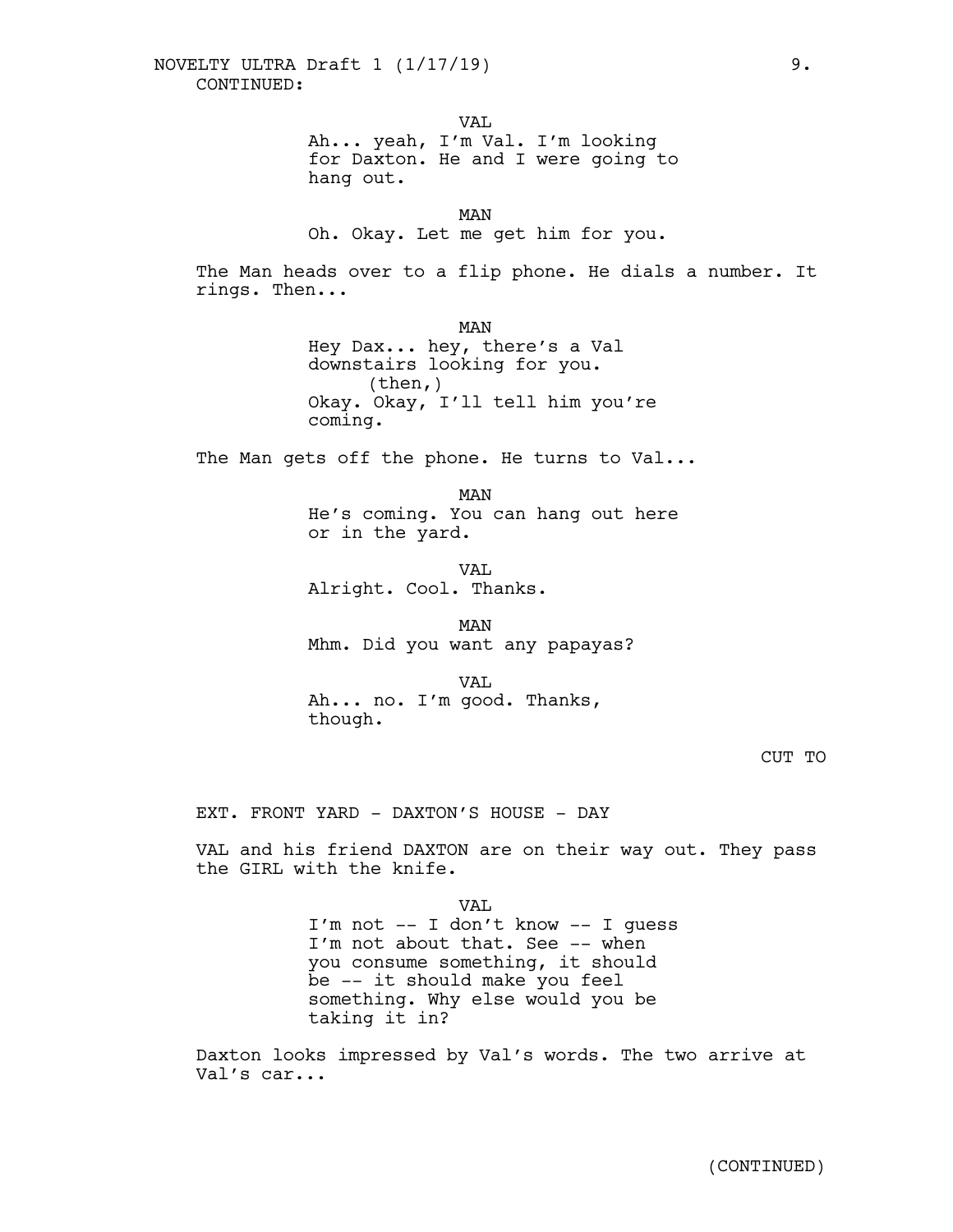DAXTON

Damn Bro -- you gonna make your book like this? Am I gonna be shook when I read it?

VAL.

(shrugs,) Hey, maybe you will.

Val then turns to the girl in the b.g.

VAL

Is she just gonna keep going at it like that?

## DAXTON

(shrugs,) I don't know.

And as they get into the car...

CUT TO

EXT. FIELD - DAY

ATOP an old airplane, we find VAL and DAXTON sitting and talking.

> VAL. You've been making anything new lately?

DAXTON Nah... hoping to start that back up again soon, though. Just like --<br>like five or six minute short clips... just to put stuff out there. (a beat,) Not sure if anyone would watch...

Val shrugs.

VAL

I would.

DAXTON

Really...

VAL I mean I've already seen some of your stuff, so... (MORE)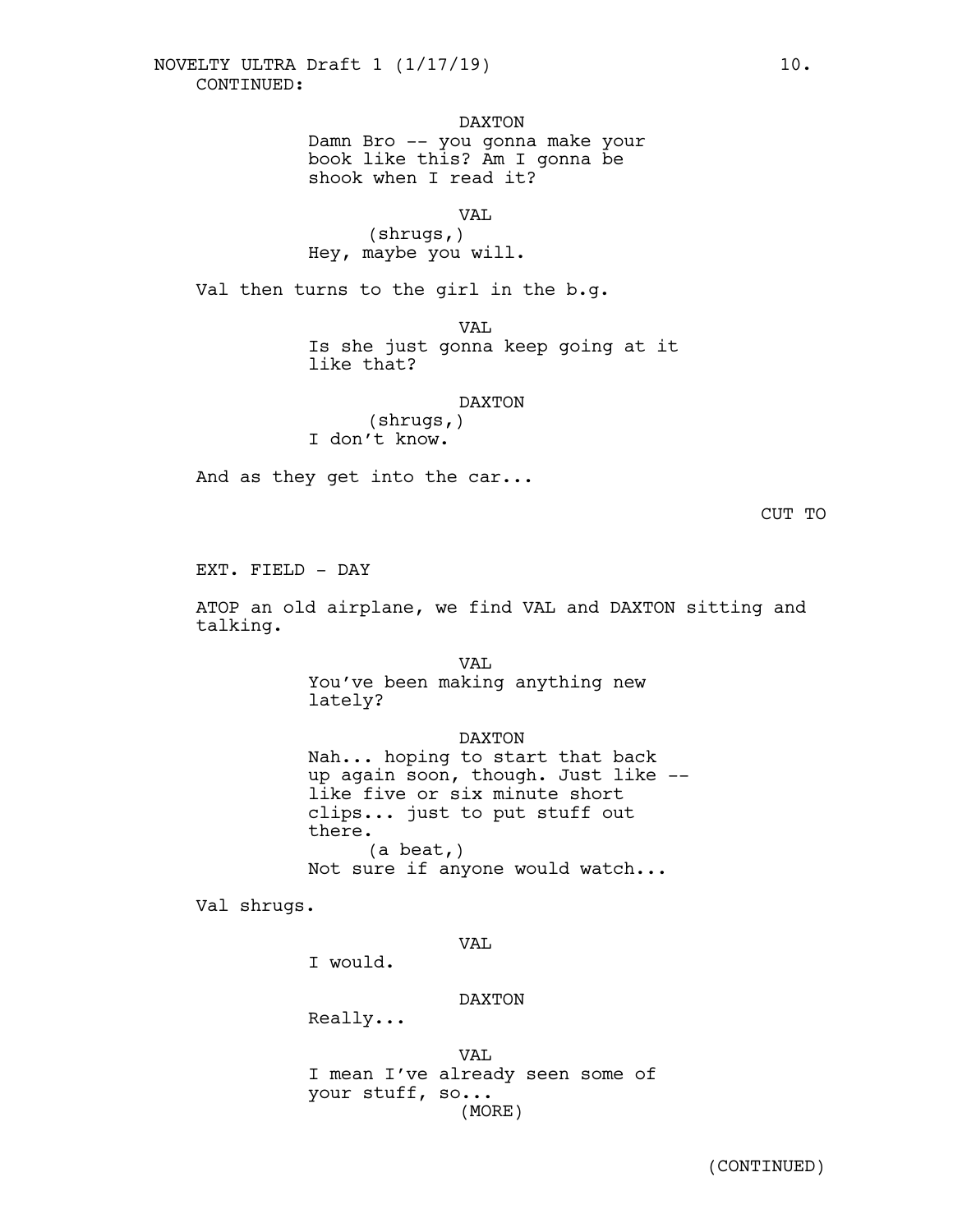(then,) I prefer that kind of stuff... like anything serialized? There's just...

(a beat,)

I don't know -- like even with a TV show, when you say "Oh I'm going to go watch an episode of whatever show... there's this comfort in watching it, because you know the characters, the plot... It's a world you can go into whenever you want.

## DAXTON

So you know me, that's why you would watch my videos.

VAL

Not only that, but I know your story... you know? Like it's that connection I have to it, which makes me want to see more of it.

DAXTON

Thanks Val. I'll read your books too bro.

VAL.

Bet.

DAXTON When's it going to be done?

VAL

No idea man.

DAXTON Man, you've been working on that thing forever.

VAL

Right? (a beat,) It sure is taking a while.

DAXTON

You lost, or what?

A beat. Val considers.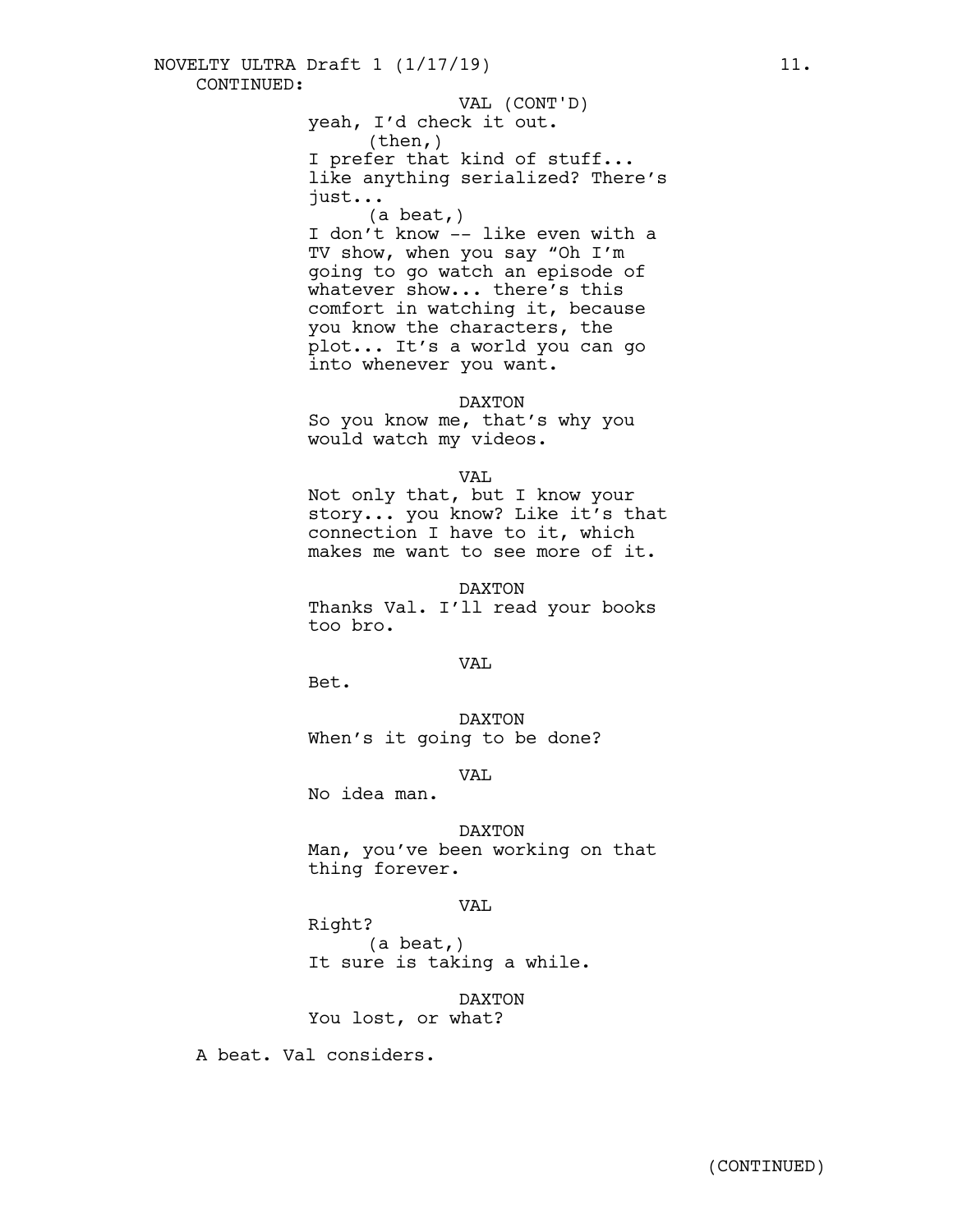VAL I guess I kinda am. It... (a beat.) Like I just want to be new with it, you know? (then,) Like when you're reading it, I want you -- or whoever is reading this -- to feel like they've never knew they wanted something like this, but they love it.

DAXTON

Yeah...

#### VAL

And I'm just trying to be extremely, extremely radical in all the stuff -- with character, and story and all that.  $(then, )$ Like nothing's really cool if it's just more of the same, you know?

DAXTON

I feel...

VAL<br>I remember when I was young... every spring break, we'd drive to Texas. And it would be the same thing every time. Us cousins would play monopoly till like two am,<br>and then my aunt would take us to this aquarium. And I'd hate it because it was just the same fuckin' trip over and over.<br>(then,)

And so anyway, this one time,<br>outside the aquarium entrance,<br>there was this guy... he was probably like fifty... and like, <sup>I</sup> guess he and his family owned this health club... he was just standing outside giving out business cards... and we went over to him, listened to him talk... and then when he was done, he told us we were the only ones who stopped to talk to him... and I just remember he got so happy and started dancing with my aunt... (MORE)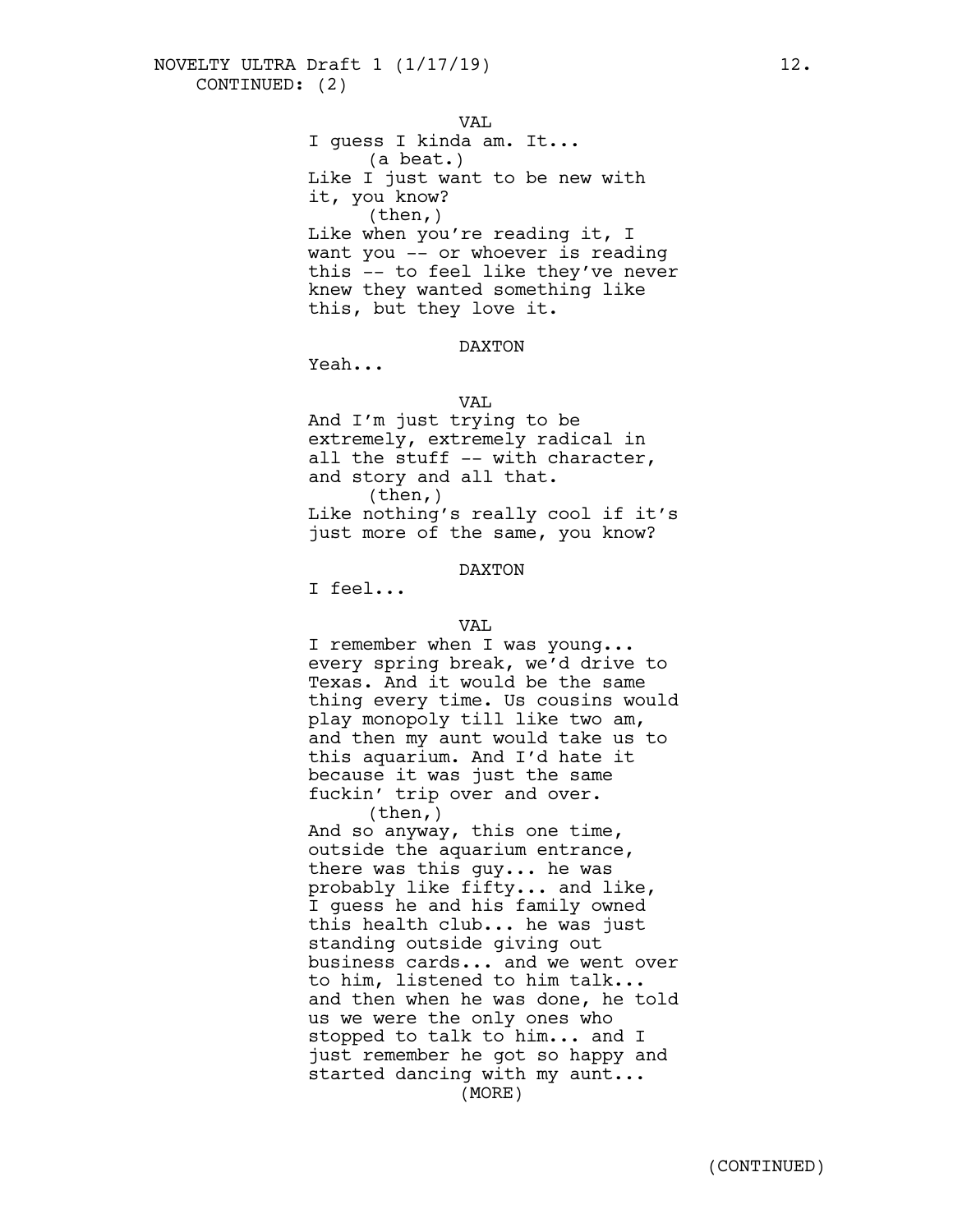## CONTINUED: (3) NOVELTY ULTRA Draft 1 (1/17/19) 13.

VAL (CONT'D)

literally, he just grabs her, says "thank you" and starts going at it with her... a hundred other people in the background watching.

DAXTON

That's wild. That's really wild.

VAL

And that ended up being my favorite trip. Like... It was super random, but I just remember suddenly getting really excited because was something new.

DAXTON You should put it in your book.

VAL Hey. I probably already have something like it in there.

DAXTON Do I get to know what it is?

VAL. Gotta read first.

DAXTON Aw, that's how it is?

VAL That's how it goes.

The two start to chuckle. Off them...

INT. REYA'S APARTMENT - DAY

VAL and his friend REYA are on the apartment floor looking at a cluster of artwork.

> REYA This one I did last summer. I mixed oil and watercolor.

> > VAL

Mhm. I like it.

Reya pulls out another drawing.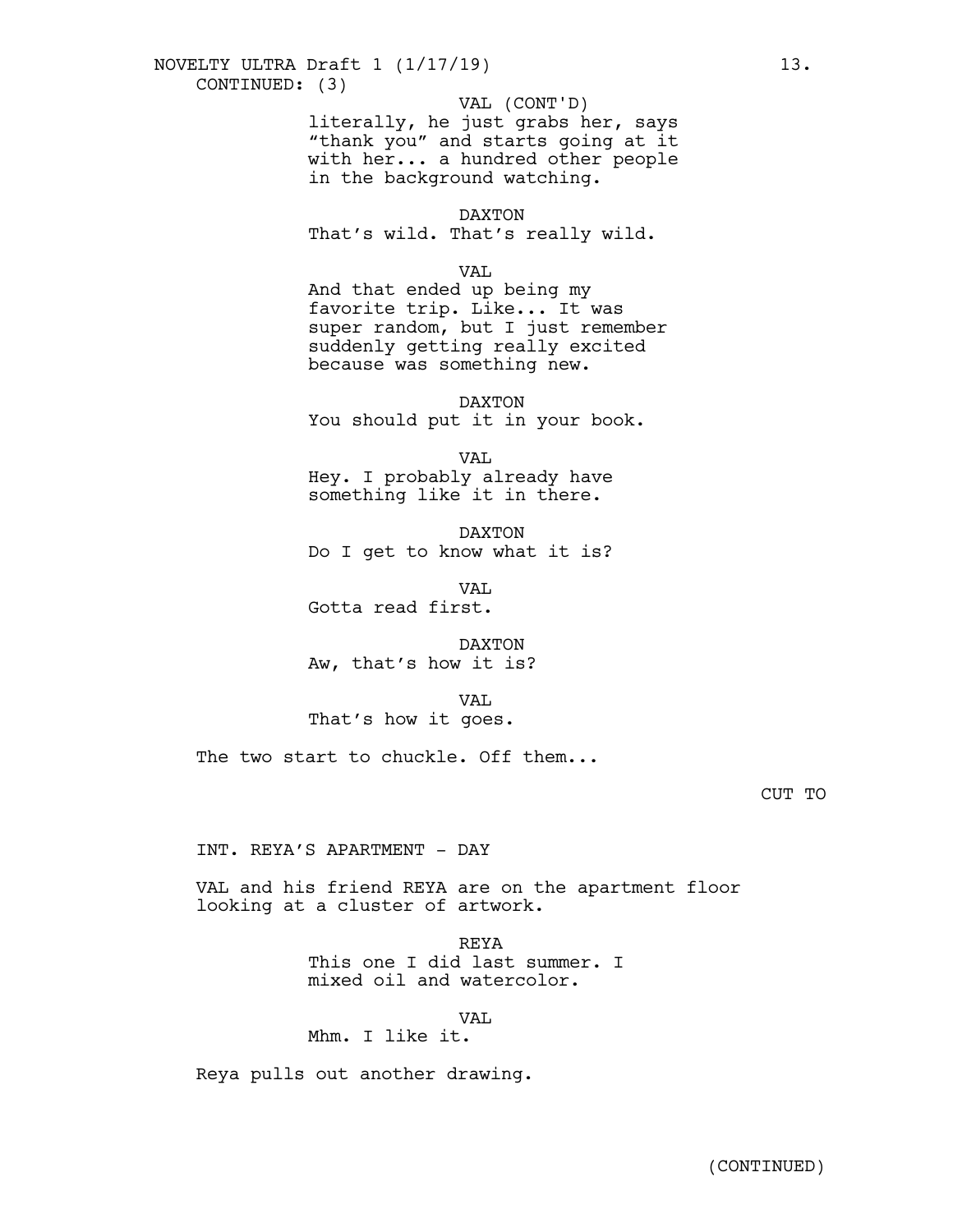REYA

This one was just came out of nowhere. I was bored during Thanksgiving so I went at it.

VAL

That's amazing.

And Reya pulls out another one.

REYA

And this one is my favorite. It's a character out of this weird book series my grandma used to read. I can't remember it.

VAL

When did you make this?

REYA

Probably some time when I was bored. I don't know -- most of this stuff is when I'm alone.

VAL

Not surprised. (then,) You should sell it.

REYA

Nah. I'll keep it. It's better sitting in my closet than in some teenage stoner's room.

VAL Oh I thought you liked the idea of some teen jerking off to it.

Reya gives a look.

Shut up.

VAL.

What... it's pretty seductive.

REYA

(then,) I worry what you're writing in that book of yours.

VAL. You want to read it for me?

Reya looks at Val in shock. Jaw open.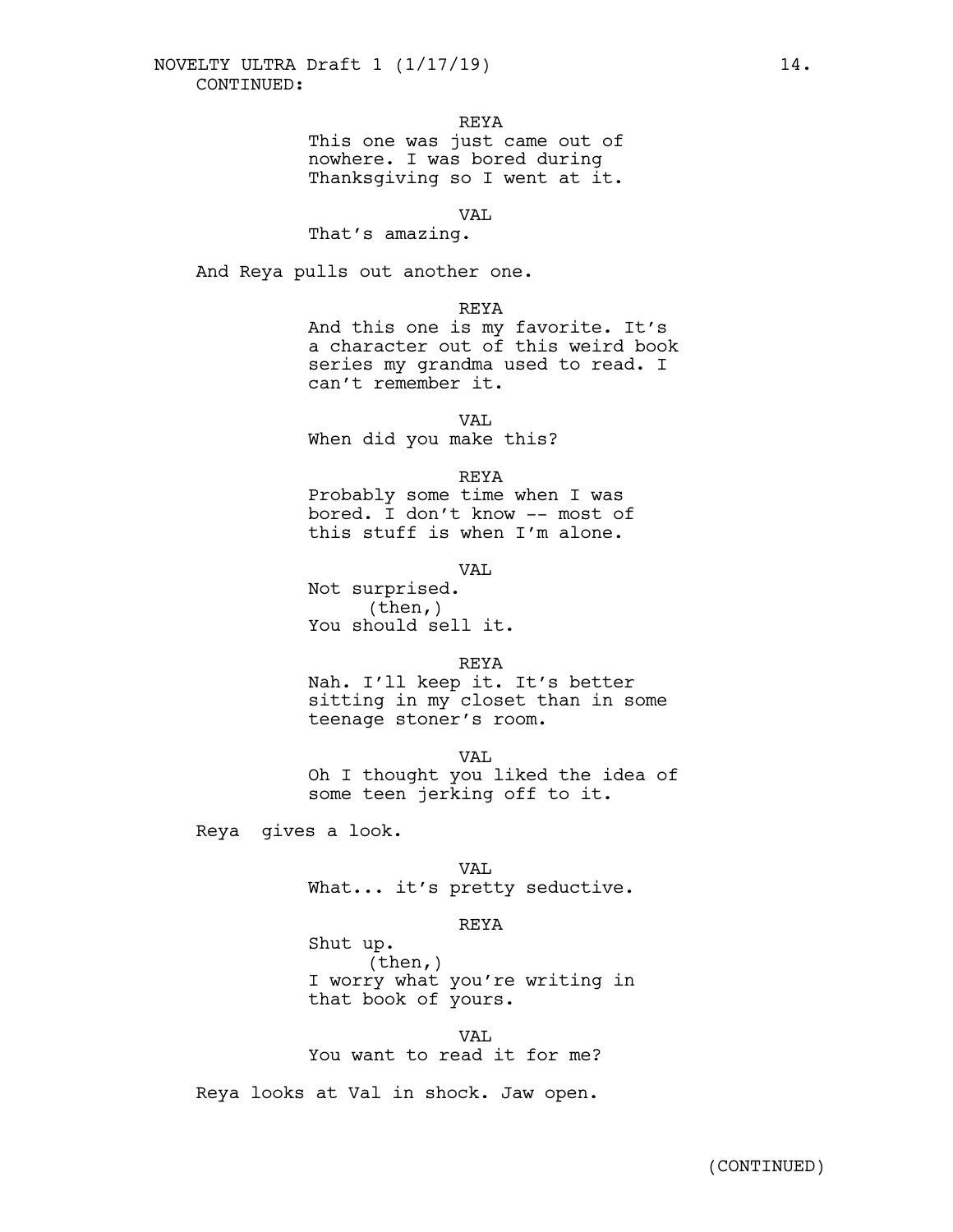VAL What? Why are you looking at me like --

Reya SLAPS Val across the face. Val is confused.

## VAL

Ow! Reya --

## REYA

Val that is so fucked up -- you should never have *anyone* read your shit. Ever.

VAL.

Why, it's just feedback from a friend.

REYA

It's an excuse to mindlessly steal other people's ideas.

VAL

What do you mean?

## REYA

You're going to give it to him or her to read and they're going to tell you everything you did wrong,<br>and what they would do instead,<br>and that's so... uninspired.

VAL

Why, though?

## REYA

Because they'll just suggest stuff that *they* think would be cool. (a beat,) Like... You wanna show them what you think is cool. And if they hate it... then...<br>(shrugs,) It's just an opinion.

VAL You don't have to agree with 'em, though.

Reya slaps Val again.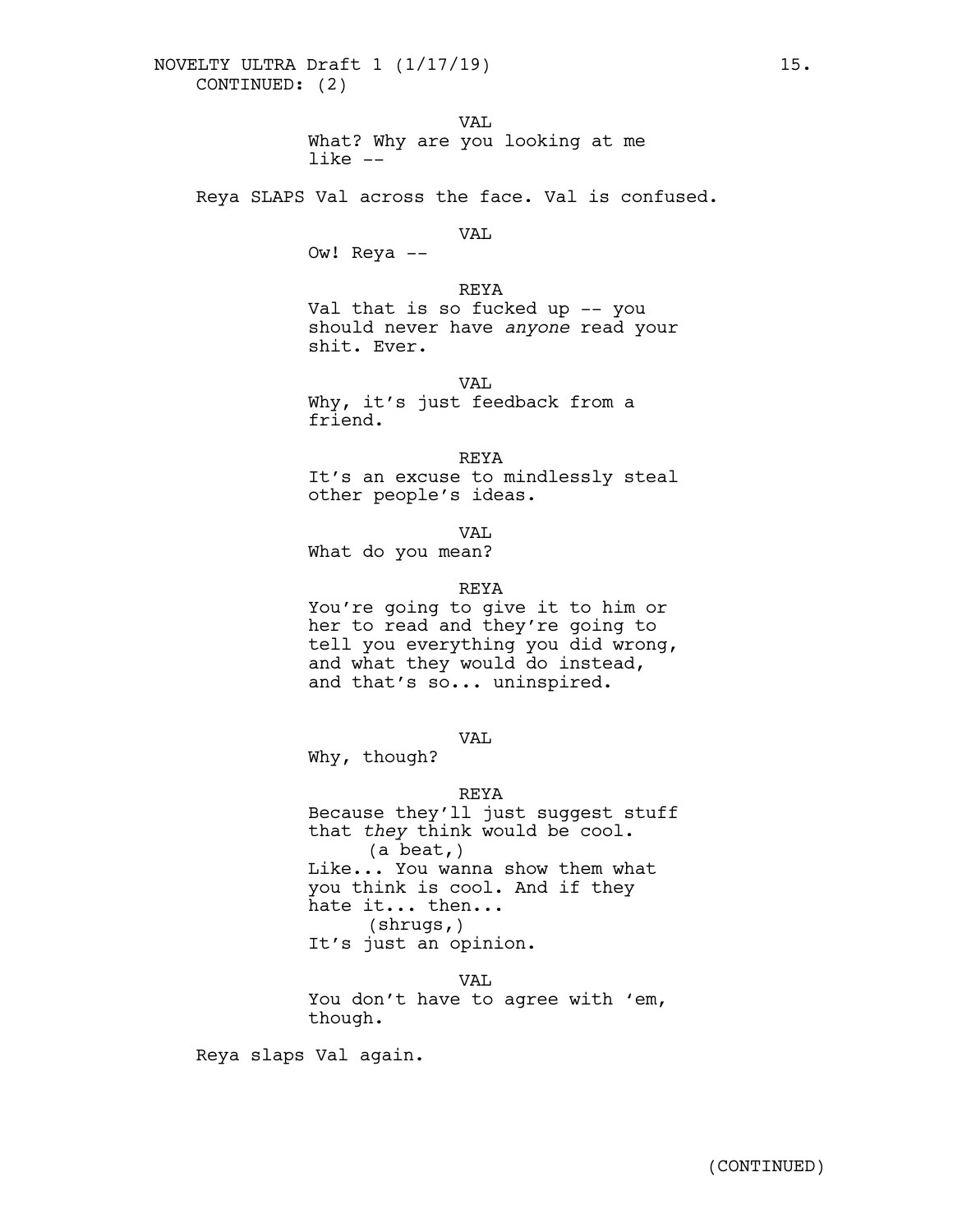VAL

## Dude -- what the hell.

## REYA

That's my point, dummy -- I'd rather already do me than have them tell me to do me.

#### VAL

Too many do's.

#### REYA

I know. I'm sorry. (then,) I'm sorry for hitting you. Does it hurt?

VAL I don't know, kinda.

REYA Can I get you an ice pack?

VAL.

I'm not sure it hurts that much.

REYA

I mean -- we could blind draw. You want to blind draw with me?

VAL

I'm not really a good drawer.

REYA

You just scribble, Val.

VAL Yeah. I could probably do that.

#### REYA

Cool. You do a little portrait scribble of Abby. I'm sure you have her face locked in there.

## VAL

Ha. No thanks.

#### REYA

Oh come on Val. You're terrible at hiding it.

VAL

Hiding what?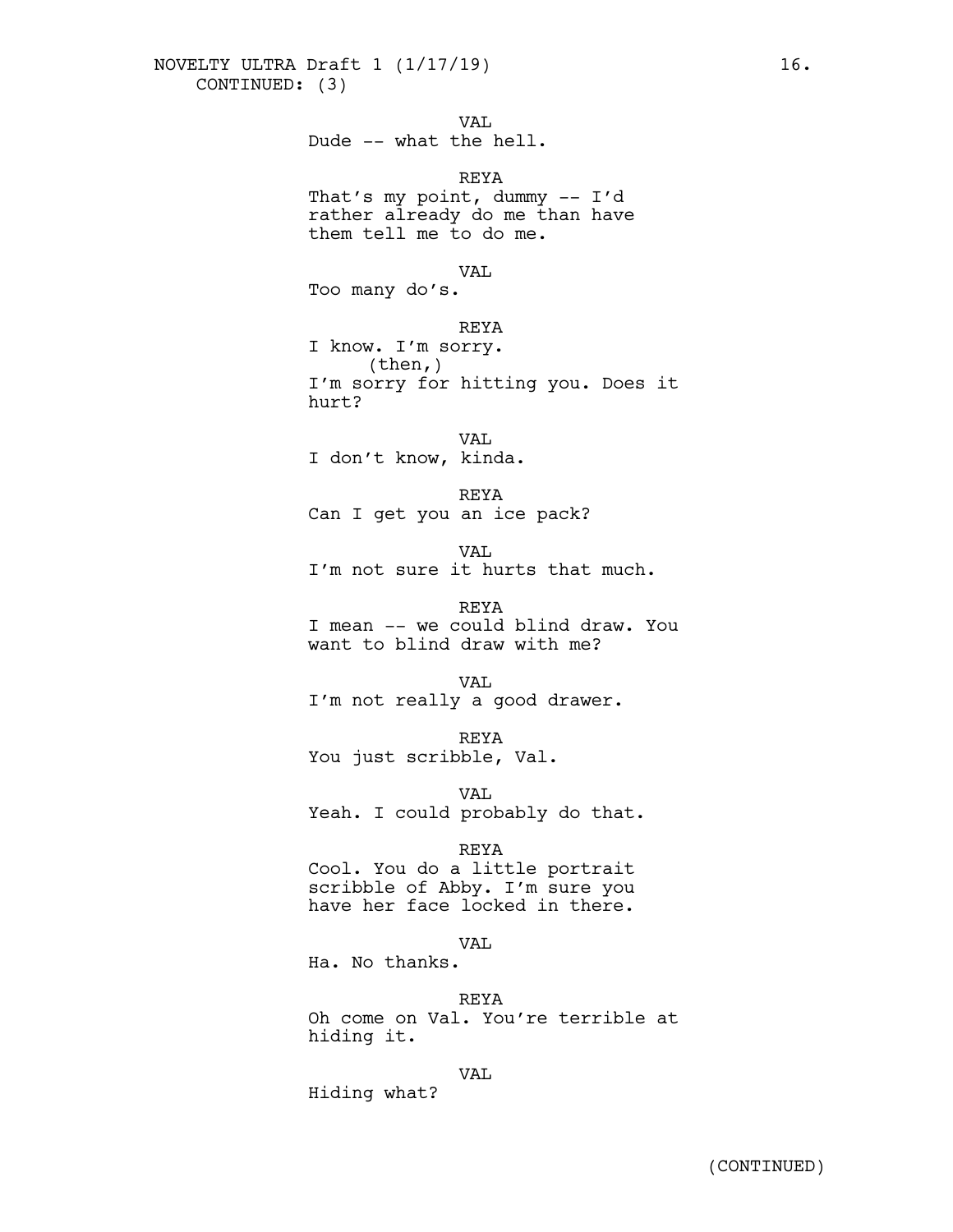REYA Have you spoken to her?

VAL

No.

## REYA

Val.

VAL. What? I haven't seen her.

REYA You're literally a heartbreak.

VAL

...And proud.

Reya and Val start laughing.

REYA I meant pussy. I definitely meant pussy.

They continue to laugh.

CUT TO

EXT. WETLANDS - DAY

CU. A TAPE RECORDER. VAL inserts a TAP and latches it shut. He hits RECORD. CUT TO

Val strolls the Wetlands. Speaking into the tape recorder.

VAL

And then he waited on the bridge for another three hours, staring at the endless blanket of tall grass ahead of him... contem...<br>contemplating every possible outcome if he were to go... to go now and leave everything behind. Would his mama even want him to come home, knowing how and why he left in the first place. He stared, and continued to stare...

Val stops. He sees something ahead of him. He slowly approaches it to find...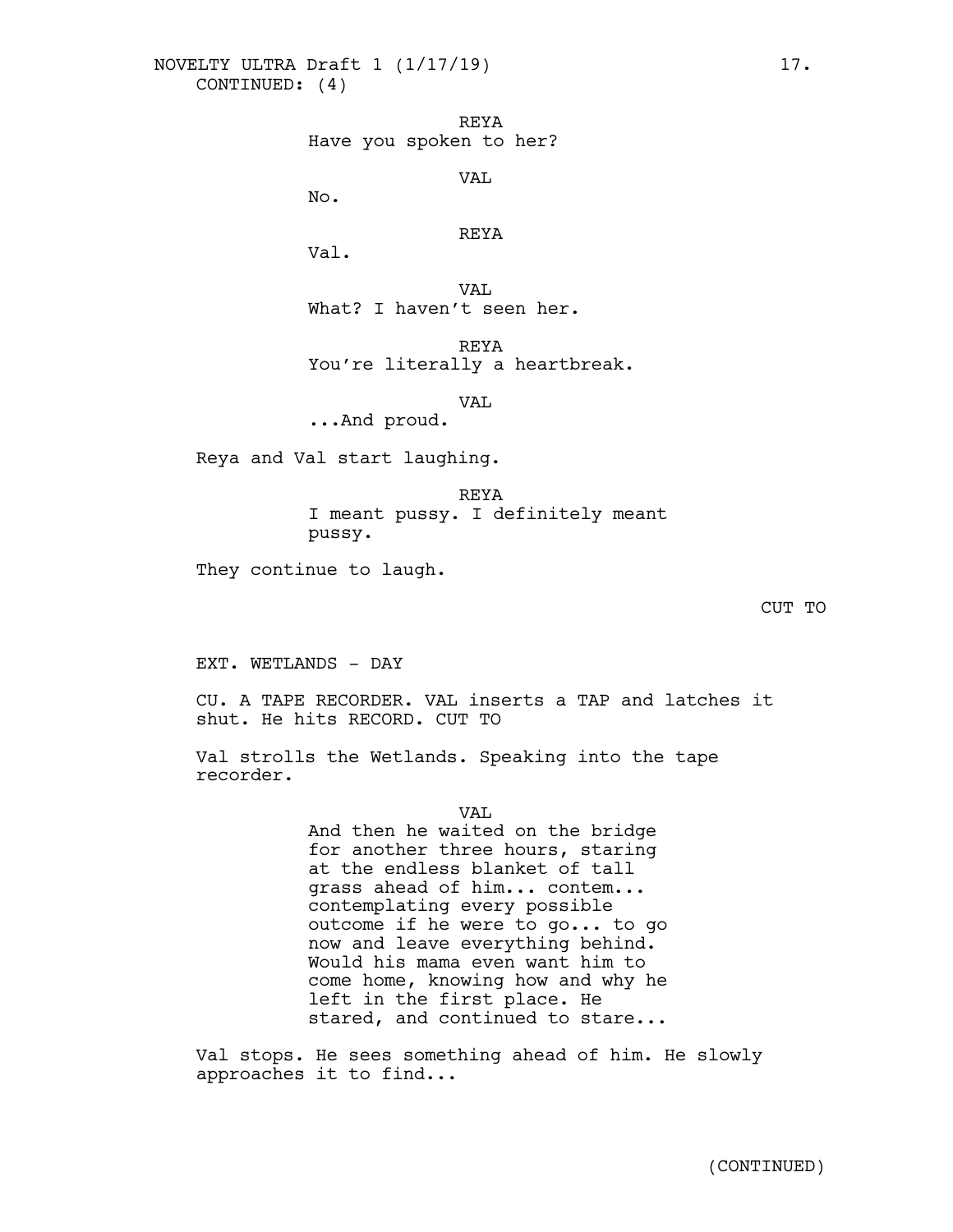A HUMAN BRAIN. Smothered in dark red blood. It lays on the pathway. Val stares at it for a beat. He then picks it up. Into his own hands. WIDE -- Val stands in the middle of the pathway, holding a human brain that he just found. CUT TO VAL lays the brain back on the pathway. He continues to chug ahead, speaking into his tape recorder... VAL The very moment it hit him was when he knew he had birthed a decision. A definitive one, at that. And this... decision... was so instinctive that it was almost... a... a potent germ in his mind that entered and branched ever so quickly. HOLD ON the brain... CUT TO INT. BEDROOM - VAL'S HOME - DAY CONTINUED: NOVELTY ULTRA Draft 1 (1/17/19) 18.

VAL types away on his computer while on the phone.

VAL. Mmmm I'm kind of like in a -- sort of a bubble -- like I know where I'm going to end up eventually... but... I'm just kind of following every route... to see what works.<br>(a beat,) Huh? (a beat,) It's really just the middle part that I'm having trouble getting through, otherwise I've got it all. (then) Yeah... really slow process, but... you know, it's a grind.

We CUT TO his laptop screen to see the words he is typing: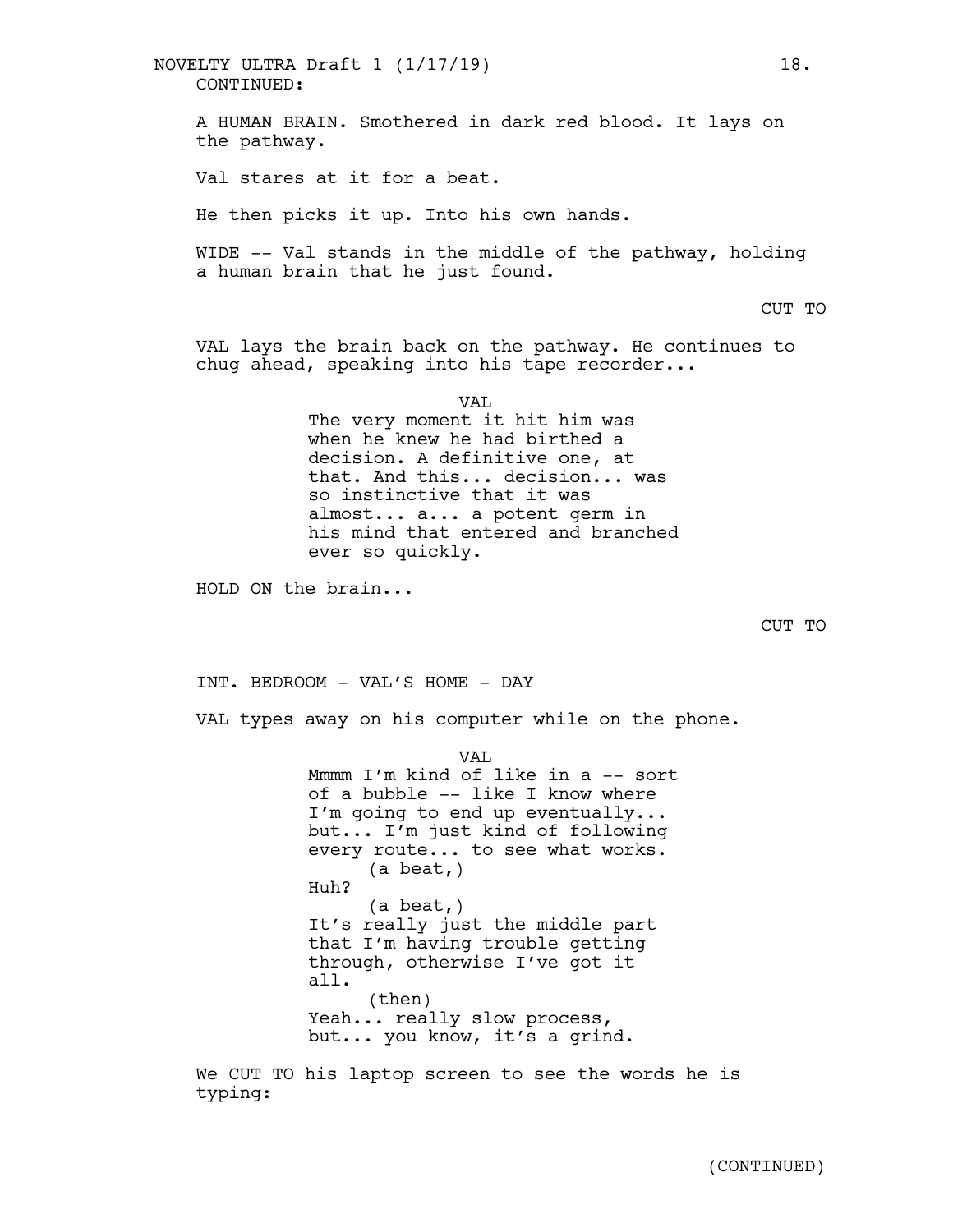CONTINUED: NOVELTY ULTRA Draft 1 (1/17/19) 19.

*A potent germ in his mind that entered and branched ever so quickly. He couldn't shy away from it. Not that he wanted to.*

We CUT ALL AROUND his area to see NOTE CARDS with plot ideas written on it, a stack of papers with messy longhand writing.

Val stops. Stares at the laptop.

INT. LIVING ROOM - VAL'S HOME - DAY

VAL comes into the living room to see his friend JOE arranging suit ties into snow-flake like shapes while he sings along to "Clarity" by Zedd (playing on the speaker).

JOE

If our love is tragedy, why are you my remedy... if our love is sanity, why are you my clarity... aaaaaaaeeeeeooooooohhhhh, oooooooooooooooooo.... Aaaaaaaeeeeeoooooooo oooooooooooooooo....

Joe turns to Val to see him watching. He nods to Val, who nods back.

CUT TO

EXT. PLAZA AREA - DAY

VAL is sitting at the fountain. He is on his computer, clacking away as he writes.

A beat. Val stops. He refers to his notes. He opens his notebook which he opens up as --

LOOSE LEAF PAPERS start to fly away and onto the sidewalk. Val goes to get them.

ON THE PAPERS. They land on the sidewalk. A PAIR of WALKING SHOES stop right by them. PULL UP TO SEE --

A GUY. He's holding a black folder. Looks to Val --

GUY

These yours?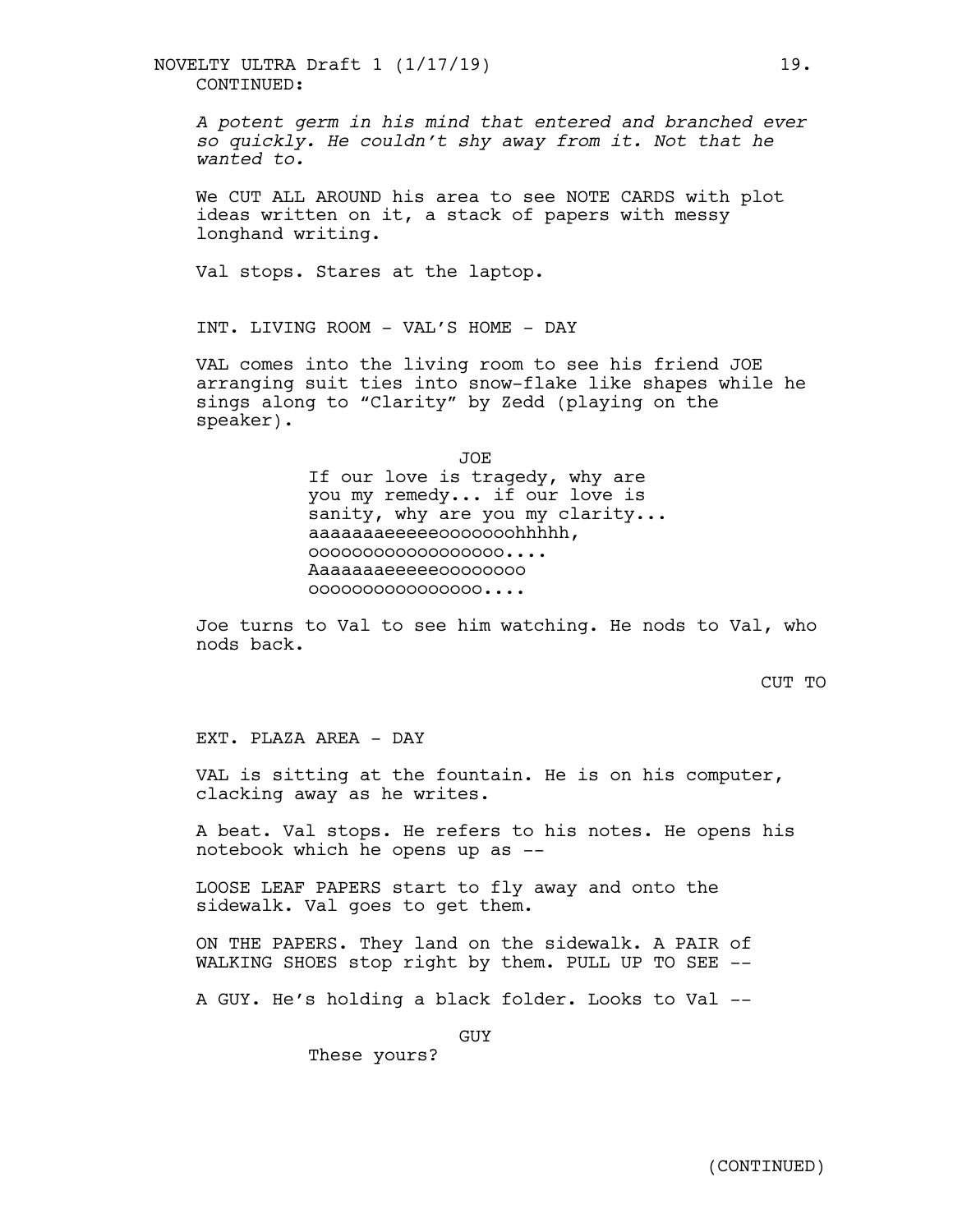VAL Yeah, sorry about that.

GUY Nah, you're good.

The Guy puts his black folder down. He gathers Val's papers, fastens them up, and heads over to Val sitting at the fountain.

## GUY

Here man.

VAL (takes the papers,) Thanks.

Val tucks the papers back into his notebook.

The Guy checks out Val and his laptop, as well as his notes.

> GUY You got quite the set up there. (then,) School project?

> > VAL

(grins,) Ah, no... I'm a writer.

GUY

Oh. Nice.

VAL.

You like to read?

GUY

(chuckles,) Not really. I play the piano... so I guess I read notes.

VAL

Oh. Well there you go.<br>(then,) What's your name, man?

GUY (offers his hand,) I'm Jay. (then,) You?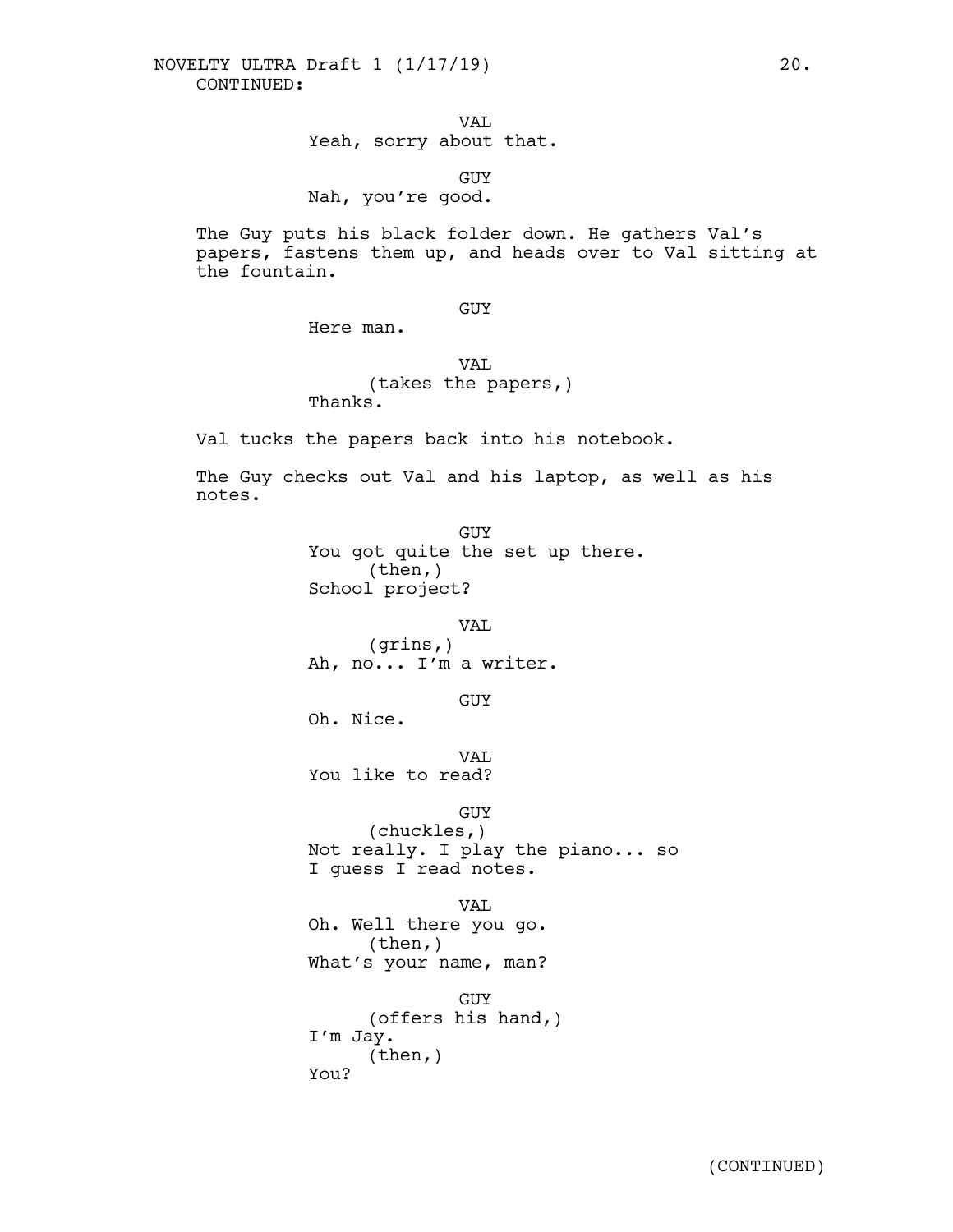VAL

I'm Val.

JAY Hey, ah, you take care Val. Good luck with your writing.

Jay begins to leave.

VAL You too. Nice meeting you.

Jay waves, and then walks away.

BACK ON Val. He goes back to his laptop and starts writing. A BEAT. His eyes then glance across to the sidewalk, and catch --

JAY'S BLACK FOLDER. Val immediately gets up and picks it up off the sidewalk.

> VAL Hey, man -- you left your --

He looks ahead to the street. JAY is already gone.

Val goes back to the fountain. He sets the black folder beside him. A beat. And then he opens it up to see...

A COLORED PENCIL DRAWING of A GIRL IN A YELLOW DRESS. And with it are a FEW COLORED PENCILS.

Val studies the drawing for a beat. He then closes the folder.

INT. HOUSE PARTY - NIGHT

Amidst a raging, happening, and LIT house party, we find<br>VAL on the side, sipping on a drink. He checks his phone, and then looks around the party, checking everybody else out. We move pan around with him until his eyes land on...

ABBY. We recognize her from earlier as the girl on Val's phone.

Val's eyes stay fixed upon her.

CLOSE ON VAL. He faintly smiles as he closes his eyes, and we FADE TO BLACK.

FADE IN: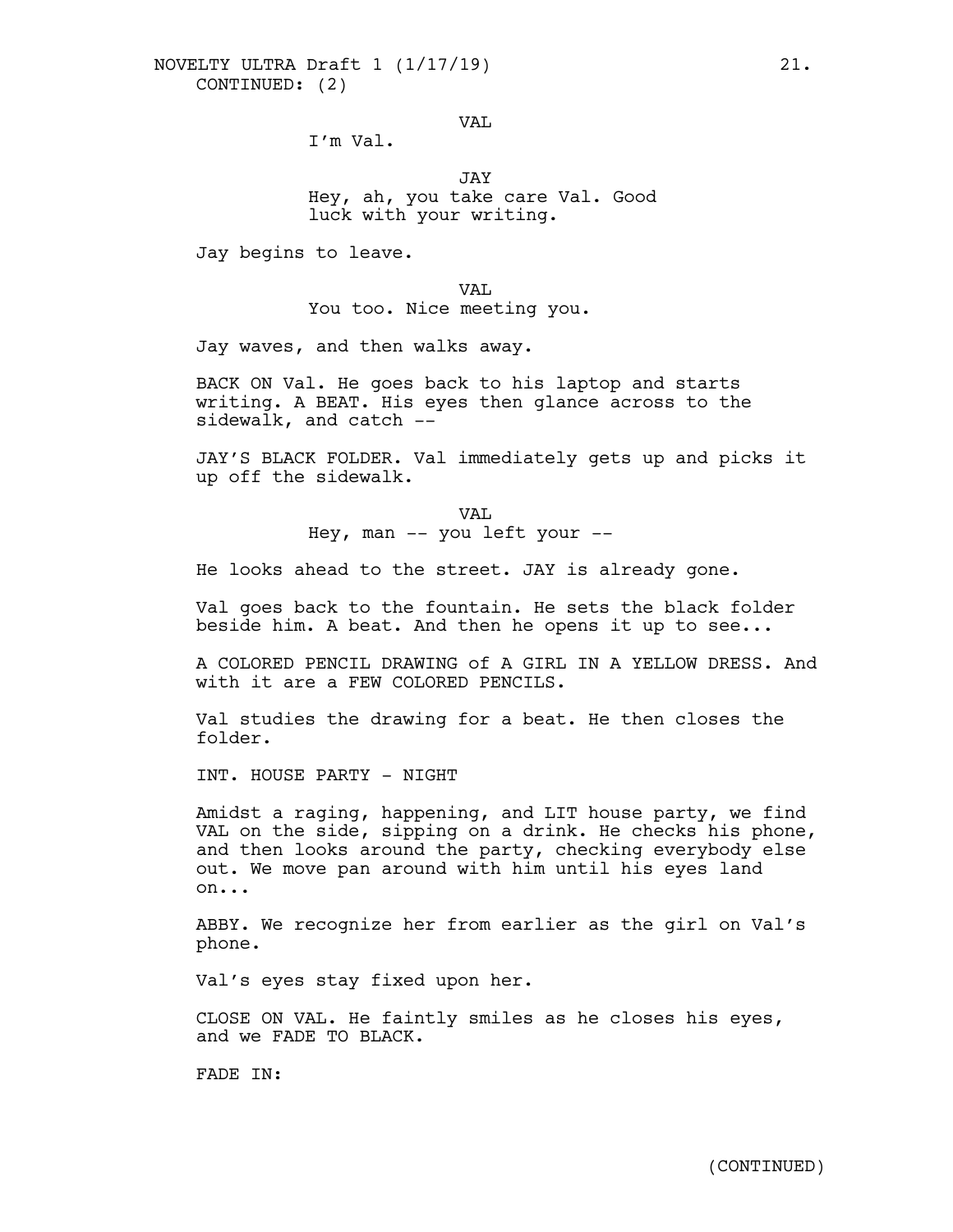## CONTINUED: (3) NOVELTY ULTRA Draft 1 (1/17/19) 22.

The house is EMPTY. The other quests are gone. It's just Val and Abby.

Their eyes lock on each other. Intense, deep staring ensues as...

> ABBY Val? Val... Hey, Val--!

BACK ON VAL. He is interrupted by ABBY who is now at his side, trying to get his attention.

> ABBY Where are you dude, I said your name like ten times!

VAL Oh, sorry... Hey Abby.

ABBY

It's been a while!

Val can't hear because of the music...

VAL

Huh?

ABBY I said it's been --

Abby stops herself.

ABBY Do you just want to go talk outside? (louder,) Let's just go talk outside!

Val hears it. Looks around. Shrugs.

VAL

Okay!

CUT TO

EXT. BACKYARD - HOUSE PARTY - NIGHT

The patio area is lit with red and blue lighting. VAL and ABBY stand on the patio.

> ABBY Wait so you know you David too?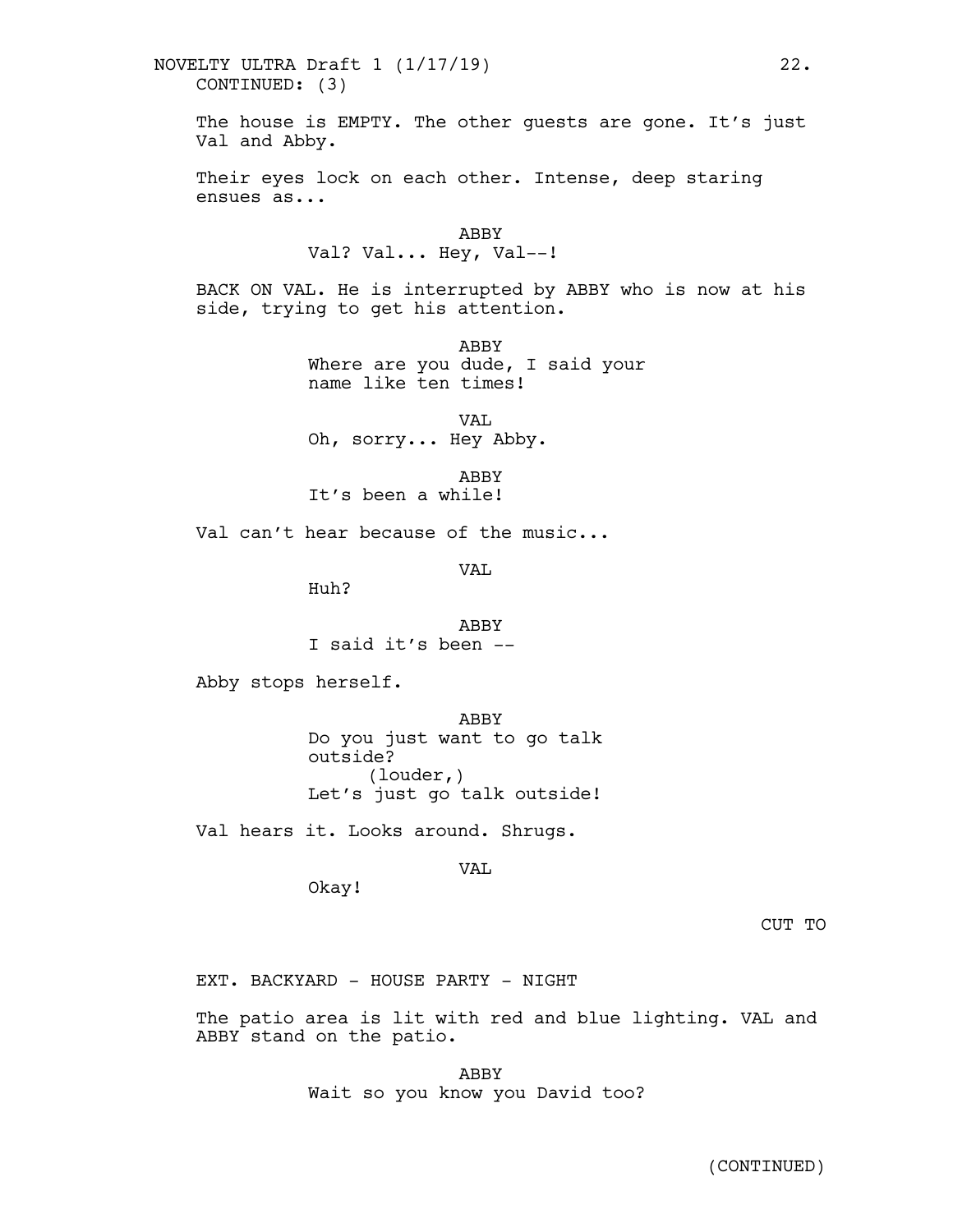VAL

Ah, I don't know *know* him, I just came here with my friend tonight.

ABBY

Oh. Well that's cool. Yeah, it was like weird, 'cause when I saw you, I was like, oh I didn't know Val hangs out with these guys.  $(then, )$ Not that I think you shouldn't...

VAL. No, I don't really know them.

A beat. It's silent between them. And then, Abby starts to crack up.

VAL.

What?

Abby keeps chuckling.

## VAL.

You good there?

#### ABBY

Yeah, I just... it's funny to see you because... you're still the exact same.<br>(then,)<br>Just from high school and all, You're still... you're still Val.

VA<sub>T</sub>

Well I hope I am.<br>(then,) Were you expecting someone else?

A beat. Abby takes a second to answer. A twinkle remains in her eye --

#### ABBY

Yeah. (then,) But I'm glad the same person's still there. (then,) You know, it's funny... like a couple weeks ago I had this thought... about how we used to be so close... and then, you know, life happens obviously. (MORE)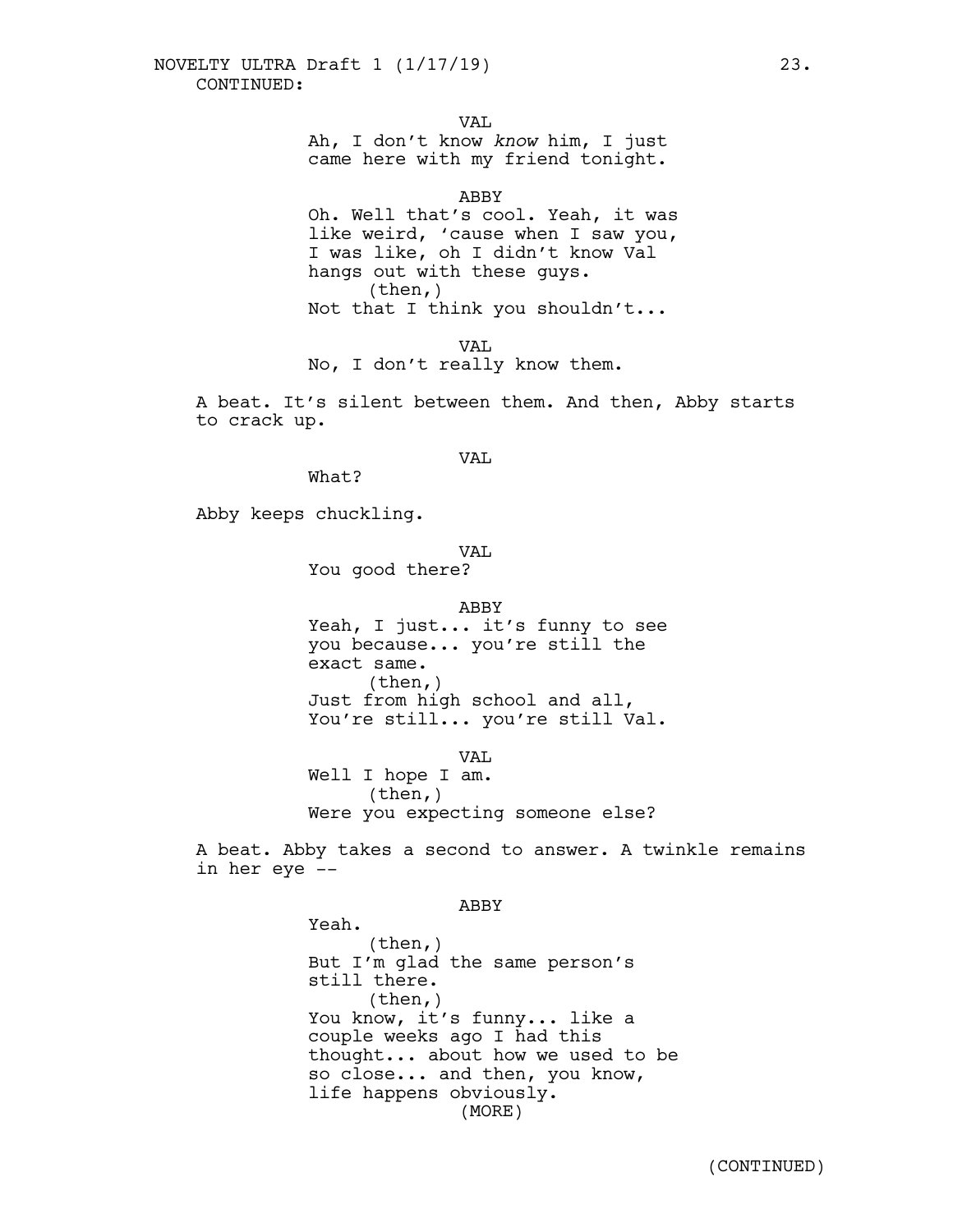But little did I know that two weeks later... at David's house, I would... or *we* would... ABBY (CONT'D)

Abby trails off into a beat as she doesn't know how to continue. She keeps her eyes on Val, hoping for her words to get across...

VAL

You trying to go somewhere with that?

Abby laughs.

#### ABBY

I should just stop, right? Yeah... anyway... so what's up Val? What's been going on?

Val takes that question in for a beat. Looks off, grins, and then looks back to Abby --

> VAL I'm writing a book.

Abby looks impressed.

## ABBY

A book. Wow... that's... that's pretty bold.

VAL

Yeah. I've been working on it for the past year. Well, almost a year now.

#### ABBY

Huh. Did that just come out of the blue, or... I mean -- I don't remember you being into writing and all.

VAL

It just happened. I started reading again for an English class I had to take... and it just made me want to try it.

ABBY

That's awesome. (then,) That's really cool.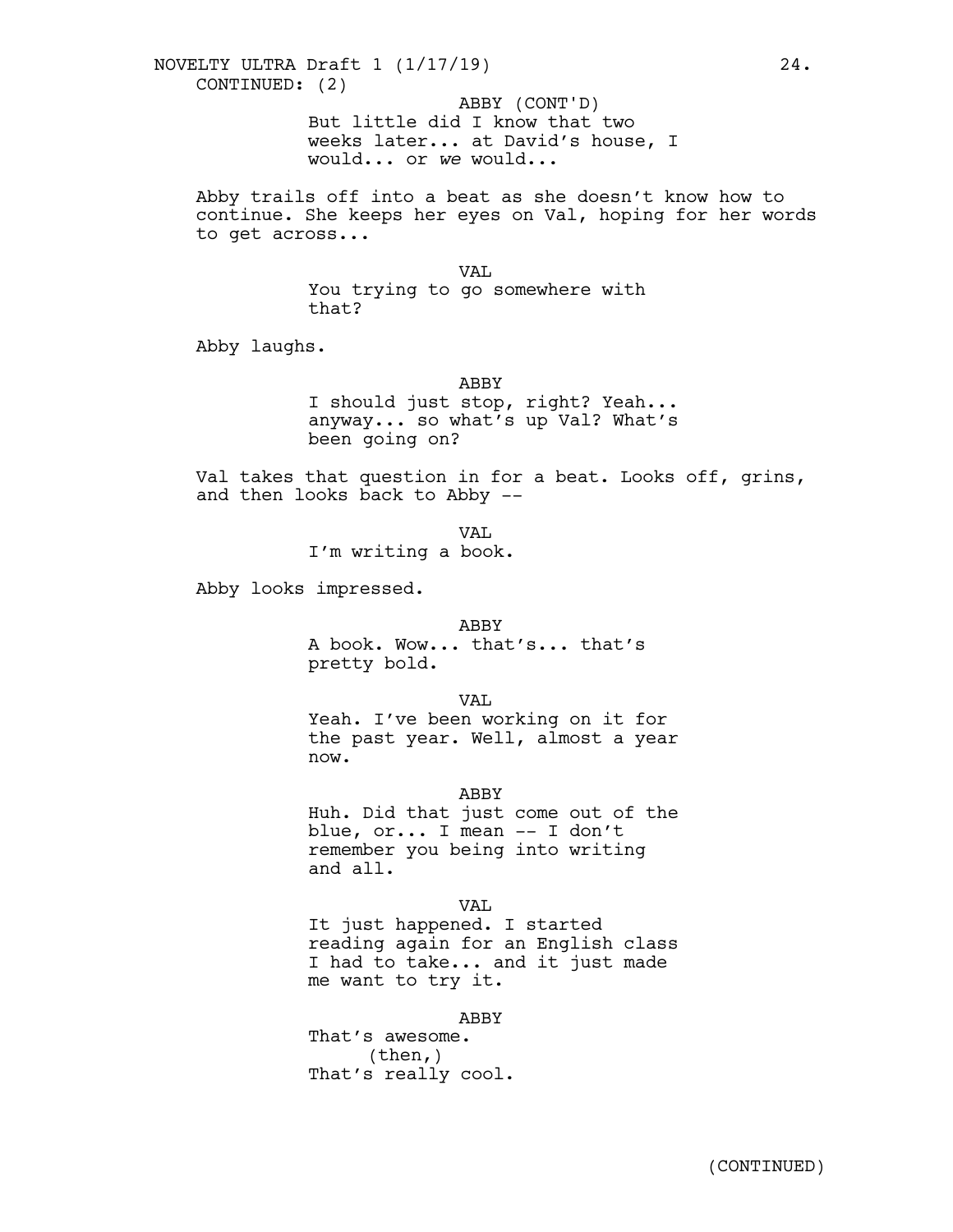## CONTINUED: (3) NOVELTY ULTRA Draft 1 (1/17/19) 25.

A beat. Val nods, *thanks.*

ABBY So are you going to tell me what it's about or..?

VAL

(smiling,) Ah...

Val tries to answer, clearly somewhat shy about it.

ABBY Unless it's like confidential or something, then I understand --

VAL

No... no... it's...

Val looks off once again. Thinking on how he can best explain this.

And then something dawns on him. He looks at Abby --

VAL

So it's about this boy... and this girl... they're young... they're really, *really* good friends... like super close and all... but the boy, he starts liking her a lot. And... but like, he knows that she probably won't feel for him the same way. But you know, he has these feelings... that he can't shake... he's --

ABBY So he's like supposed to be in love with her?

Val takes that thought in. Eyes still on Abby. He smiles.

VAL Pretty much. Yeah.<br>(then,) He loves her, even though she doesn't feel for him -- not in that way, at least -- but he loves her anyway... he makes this box for her in ceramics class... he tries to be there for her when he can...

(MORE)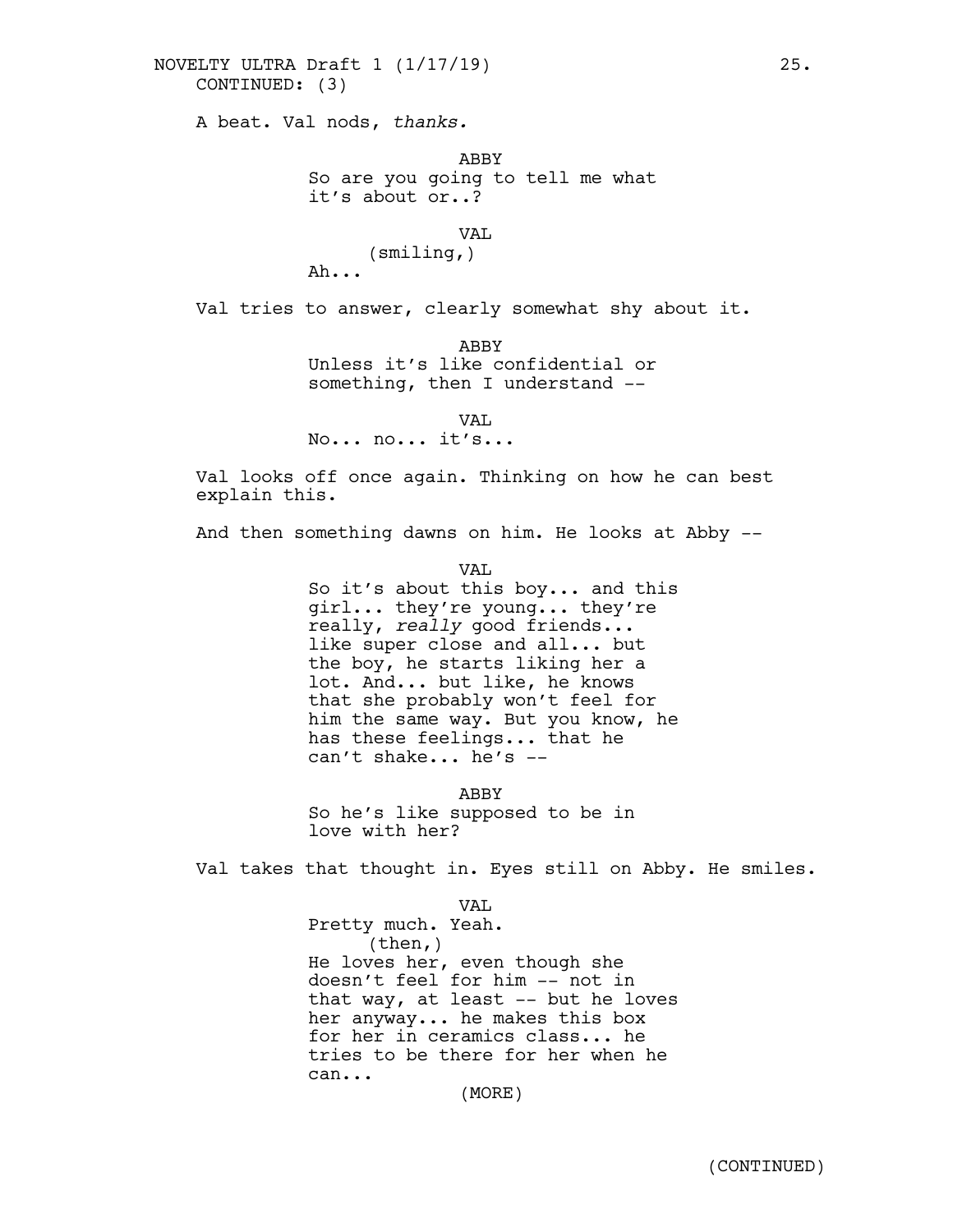## CONTINUED: (4) NOVELTY ULTRA Draft 1 (1/17/19) 26.

VAL (CONT'D)

he even switches into a class for her to be closer with her... but then she ends up getting with this other kid in that same class...

ABBY

Oh... damn, that's awful.

#### VAL

Yeah.

 $(then, )$ But he still loves her, you know. Even after the heartbreak and all. And then they separate for a bit... he misses her, and he wishes her well... because he wants her to be happy.

A beat. Val and Abby stare at one another.

ABBY And... does he end up getting her?

Val keeps staring for a long beat. Then:

VAL I don't know yet. I'm still figuring it out.

ABBY

Huh... that's... that's <sup>a</sup> story. Don't get me wrong, it's fucking romantic.

VAL. <sup>I</sup> was just kidding, by the way. That's not what my book is about.

Abby is suddenly confused.

ABBY

Wait... you just made that up on the spot?  $(then, )$ So then what is your book about?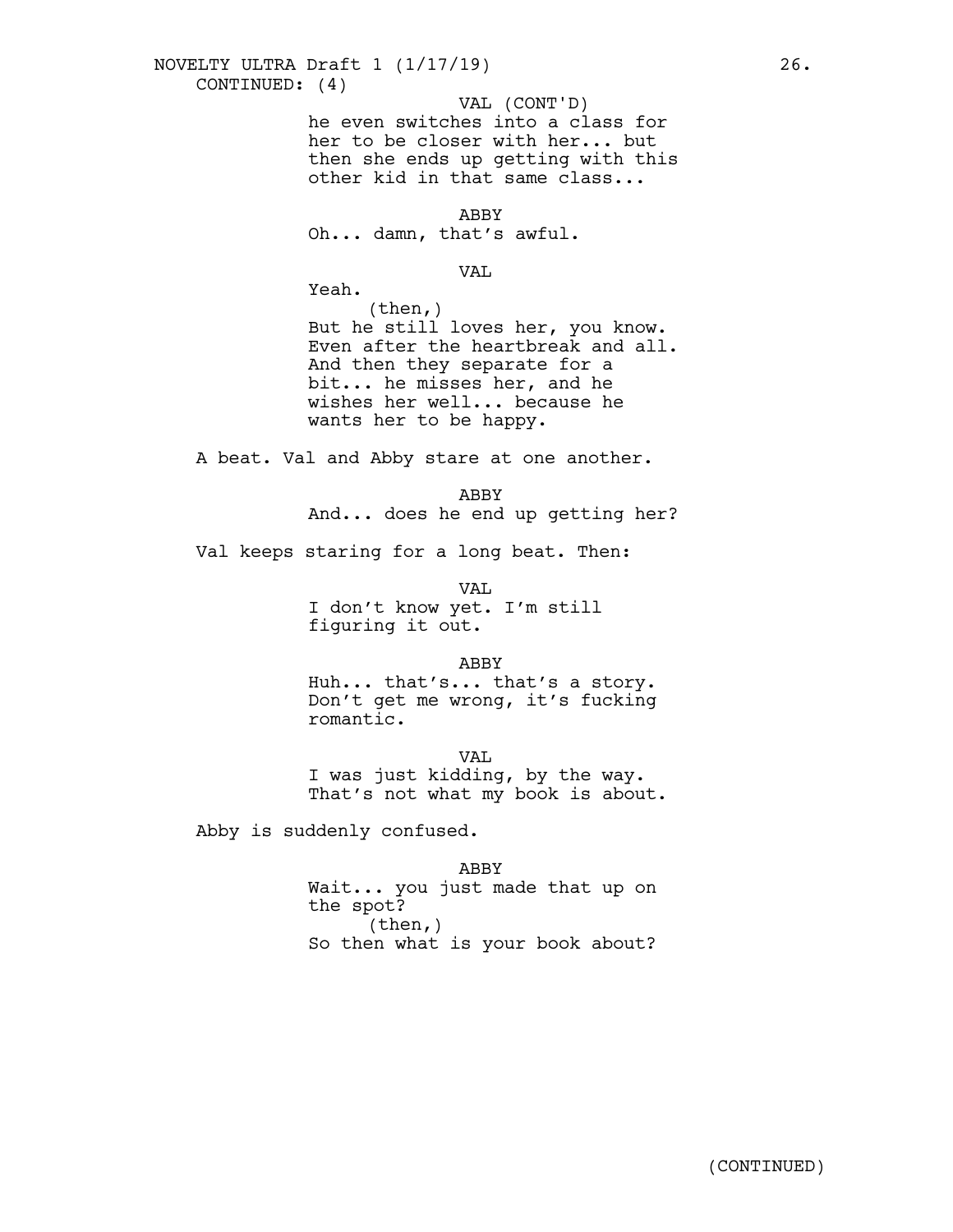VAL

Um, it's... about this guy, he's a monk, and he finds out his mom is sick, so it's about him and his struggle -- he has to like decide whether he wants to leave his monastery or not for his mom, and... yeah, it's a whole thing, I still have to finish it.

Abby nods slowly, taking that in.

ABBY Still sounds interesting. (then,) Thought I kinda wish you were writing the other thing you just told me about.

VAL

Really?

ABBY Yeah. I'd read it.

Val nods, and then checks his phone for a beat while Abby is looking straight at him, studying him.

> ABBY You seem really lonely, Val.

Val looks up at her.

A beat.

VAL What makes you think that?

ABBY

You just do.<br>(then,) Are you... lonely?

Another beat. Nothing from Val. He only shrugs.

VAL. I couldn't tell ya.

ABBY Do you want to dance, Val?

**VAL.** Do I want to dance?